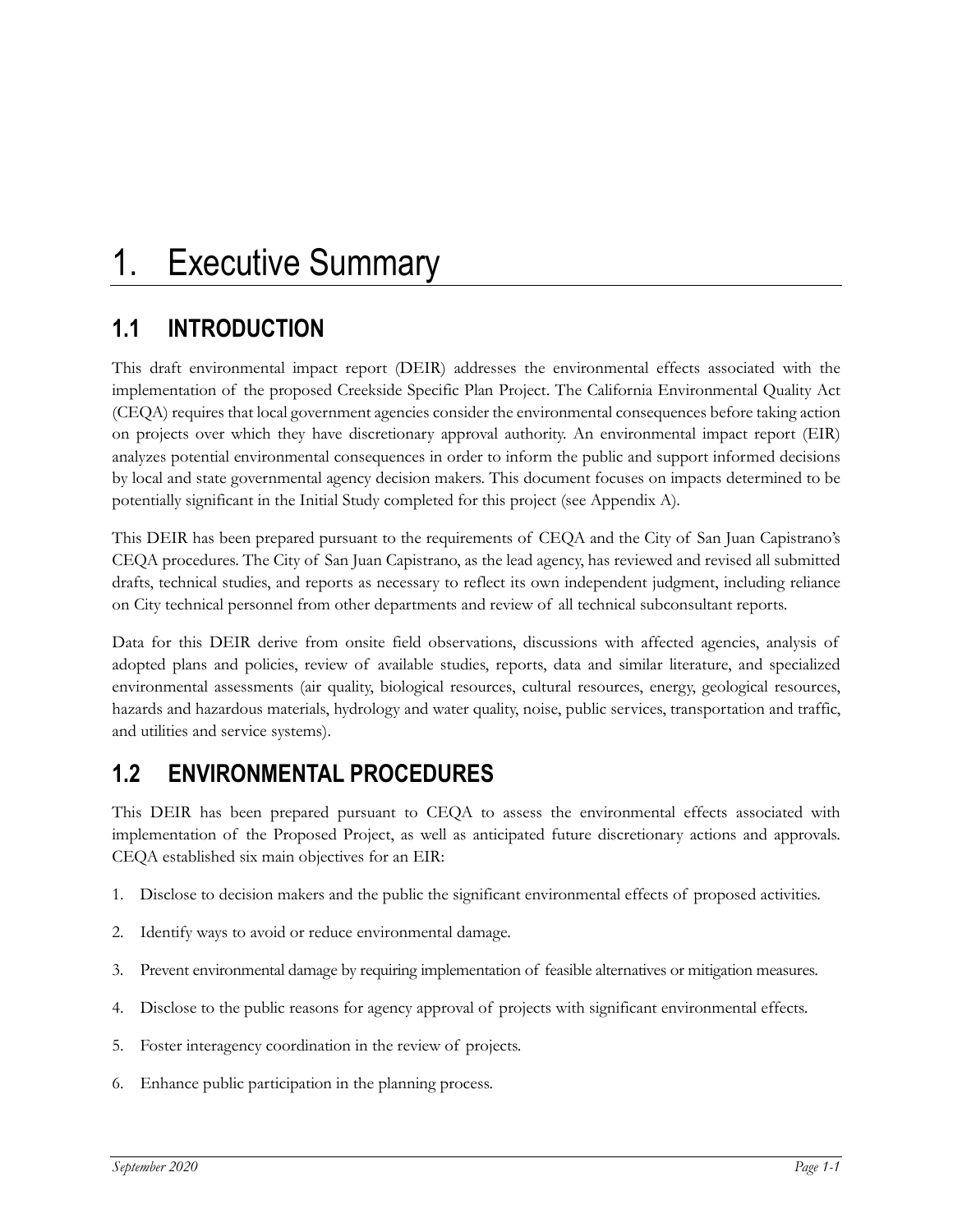An EIR is the most comprehensive form of environmental documentation in CEQA and the CEQA Guidelines; it is intended to provide an objective, factually supported analysis and full disclosure of the environmental consequences of a Proposed Project with the potential to result in significant, adverse environmental impacts.

An EIR is one of various decision-making tools used by a lead agency to consider the merits and disadvantages of a project that is subject to its discretionary authority. Before approving a Proposed Project, the lead agency must consider the information in the EIR; determine whether the EIR was prepared in accordance with CEQA and the CEQA Guidelines; determine that it reflects the independent judgment of the lead agency; adopt findings concerning the project's significant environmental impacts and alternatives; and adopt a statement of overriding considerations if significant impacts cannot be avoided.

#### **1.2.1 EIR Format**

**Chapter 1. Executive Summary:** Summarizes the background and description of the Proposed Project, the format of this EIR, project alternatives, any critical issues remaining to be resolved, and the potential environmental impacts and mitigation measures identified for the project.

**Chapter 2. Introduction:** Describes the purpose of this EIR, background on the project, the notice of preparation, the use of incorporation by reference, and Final EIR certification.

**Chapter 3. Project Description:** A detailed description of the project, including its objectives, its area and location, approvals anticipated to be required as part of the project, necessary environmental clearances, and the intended uses of this EIR.

**Chapter 4. Environmental Setting:** A description of the physical environmental conditions in the vicinity of the project as they existed at the time the notice of preparation was published, from local and regional perspectives. These provide the baseline physical conditions from which the lead agency determines the significance of the project's environmental impacts.

**Chapter 5. Environmental Analysis:** Each environmental topic is analyzed in a separate section that discusses: the thresholds used to determine if a significant impact would occur; the methodology to identify and evaluate the potential impacts of the project; the existing environmental setting; the potential adverse and beneficial effects of the project; the level of impact significance before mitigation; the mitigation measures for the Proposed Project; the level of significance after mitigation is incorporated; and the potential cumulative impacts of the Proposed Project and other existing, approved, and proposed development in the area.

**Chapter 6. Significant Unavoidable Adverse Impacts:** Describes the significant unavoidable adverse impacts of the Proposed Project.

**Chapter 7. Alternatives to the Proposed Project:** Describes the alternatives and compares their impacts to the impacts of the Proposed Project. Alternatives include the No Project/No Development Alternative, No Project/Existing Use Alternative, Neighborhood Retail Alternative and a Reduced Density Alternative.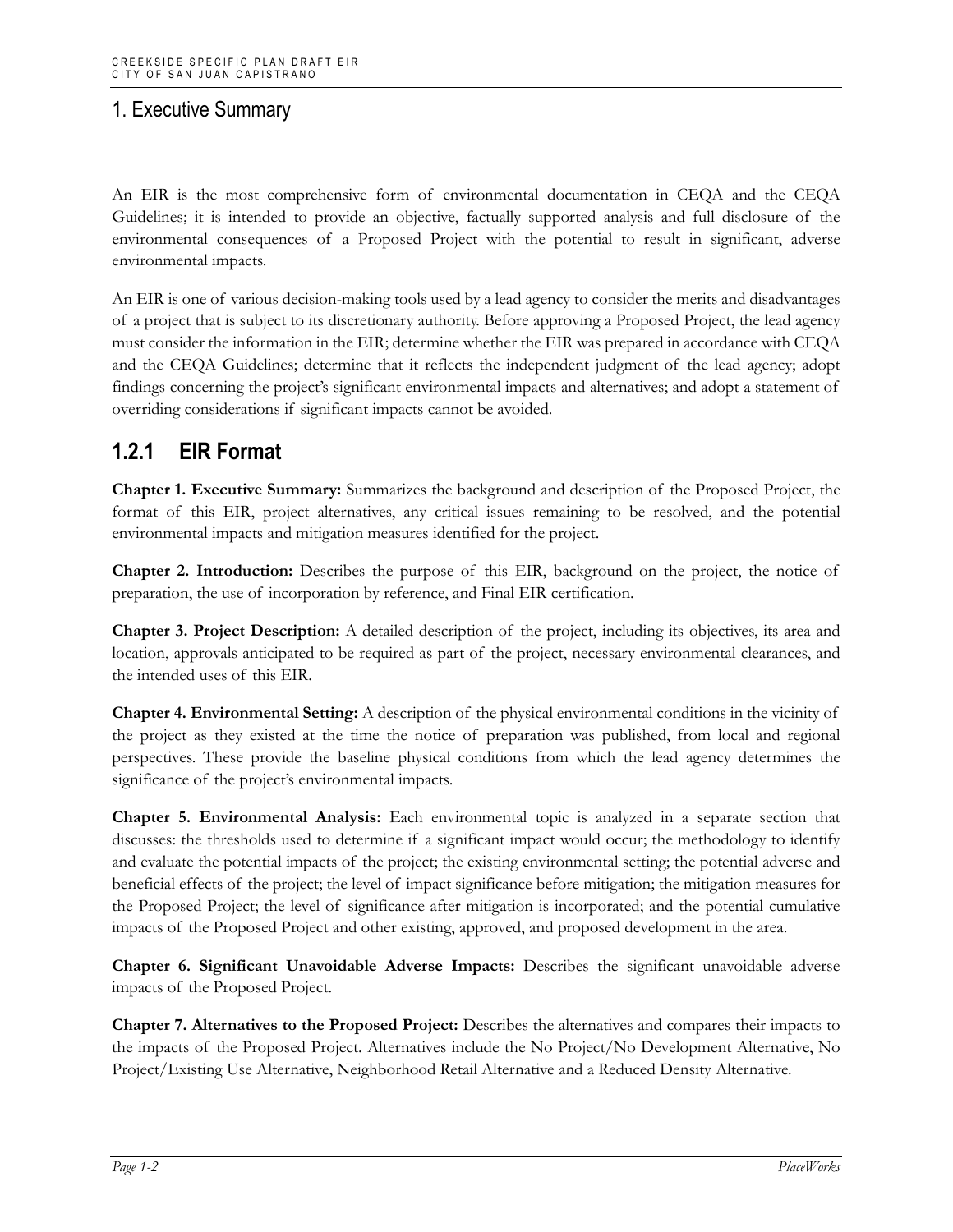**Chapter 8. Impacts Found Not to Be Significant**: Briefly describes the potential impacts of the project that were determined not to be significant by the Initial Study and were therefore not discussed in detail in this EIR.

**Chapter 9. Significant Irreversible Changes Due to the Proposed Project:** Describes the significant irreversible environmental changes associated with the project.

**Chapter 10. Growth-Inducing Impacts of the Project:** Describes the ways in which the Proposed Project would cause increases in employment or population that could result in new physical or environmental impacts.

**Chapter 11. Organizations and Persons Consulted:** Lists the people and organizations that were contacted during the preparation of this EIR.

**Chapter 12. Qualifications of Persons Preparing EIR:** Lists the people who prepared this EIR for the Proposed Project.

**Chapter 13. Bibliography:** The technical reports and other sources used to prepare this EIR.

**Appendices:** The appendices for this document (in PDF format on a CD attached to the front cover) comprise these supporting documents:

- Appendix A: Notice of Preparation (NOP)
- Appendix B: NOP Responses
- **Appendix C:** Air Quality/GHG Emissions Data
- **Appendix D:** Cultural and Paleontological Resources Assessment
- **Appendix E:** Geotechnical Report
- **Appendix F:** Environmental Site Assessments
- **Appendix G:** Hydrology Report
- **Appendix H:** Conceptual Water Quality Management Plan (CWQMP)
- **Appendix I:** Traffic Study
- Appendix J: Noise Data
- **Appendix K:** Public Services Correspondence
- **Appendix L:** VMT Analysis
- Appendix M: Water Analysis
- Appendix N: Sewer Study

#### **1.2.2 Type and Purpose of This DEIR**

This DEIR has been prepared as a "Project EIR," defined by Section 15161 of the CEQA Guidelines (California Code of Regulations, Title 14, Division 6, Chapter 3). This type of EIR examines the environmental impacts of a specific development project and should focus primarily on the changes in the environment that would result from the development project. The EIR shall examine all phases of the project including planning, construction, and operation.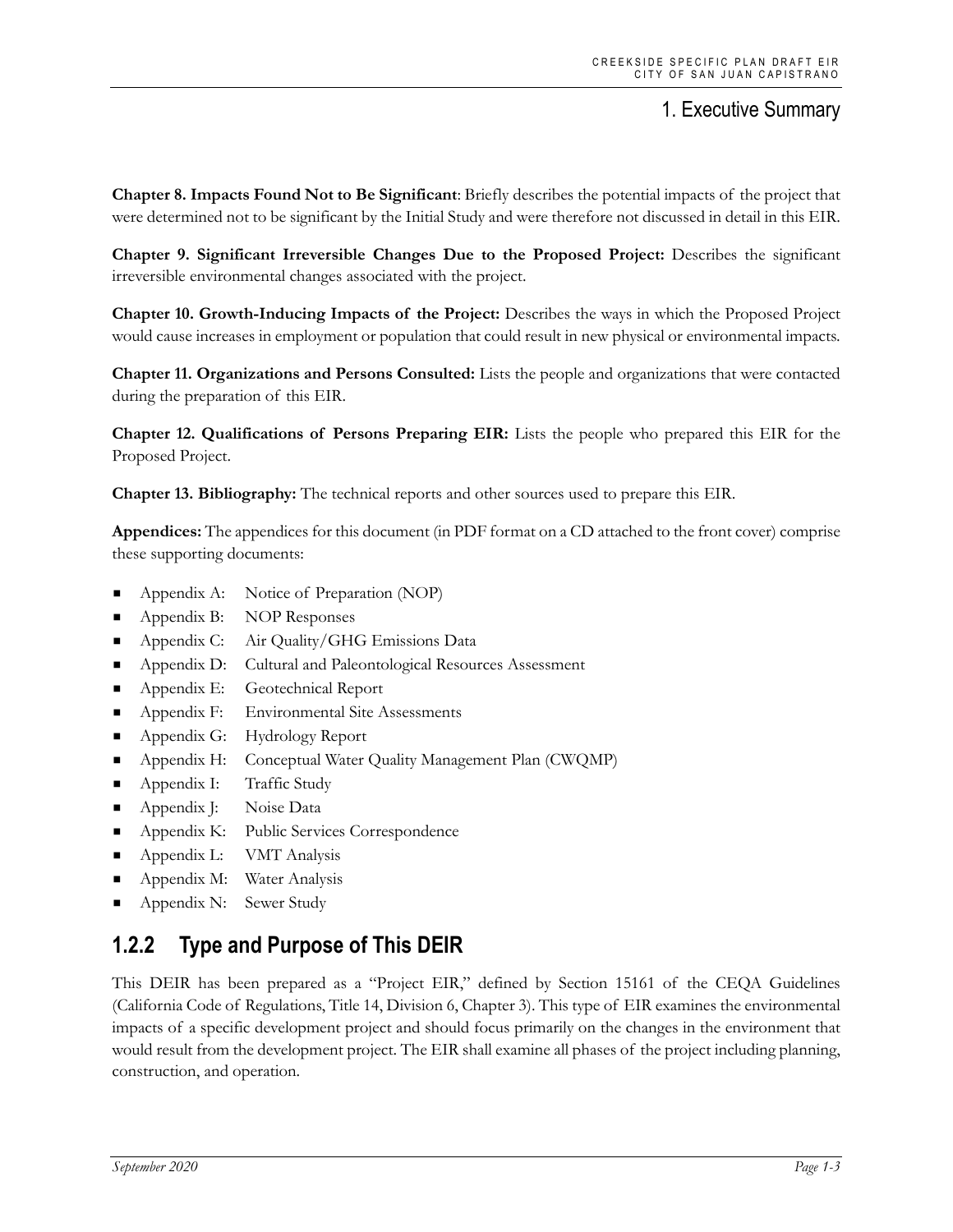# **1.3 PROJECT LOCATION**

The 16.9-acre project site consists of a 15.3-acre parcel at 30700 Rancho Viejo Road (Assessor's Parcel Number [APN] 650-111-15) and the adjacent 1.6-acre parcel (APN 650-112-07) west of Rancho Viejo Road in the City of San Juan Capistrano, Orange County. San Juan Capistrano is surrounded by the cities of San Clemente, Dana Point, Laguna Niguel, and Mission Viejo and unincorporated Orange County. The project site is bordered by vacant area and I-5 freeway to the west, sloped open space to the east, Malaspina Road to the north, an existing industrial use (i.e., Fluidmaster) to the south. The off-site sloped open space area bordering the eastern property line is owned by the Marbella Homeowners Association (HOA), and is identified as the "extent of impact" area. A shared-driveway with Fluidmaster divides the project site and the industrial property. The project site is currently accessed via two driveways from Rancho Viejo Road and a driveway from Malaspina Road.

# **1.4 PROJECT SUMMARY**

The Proposed Project involves demolition of an existing one-story vacant industrial building (approximately 123,000 square feet) and development of a 188-unit residential community with necessary roadway improvements on a site totaling 16.9 acres through implementation of the Creekside Specific Plan, in the City of San Juan Capistrano, Orange County. The Proposed Project would also require realignment of Rancho Viejo Road adjacent to the project site, impacting the 1.6-acre portion of the project site west of Rancho Viejo Road. The 188 units would consist of 107 detached single-family units and 81 multi-family attached units (townhomes). Development would follow the design guidelines chapter of the Specific Plan, which provides a design framework for streetscape, landscape, and buildings to convey a unified community character. The Proposed Project would include the following discretionary actions: (1) General Plan Amendment to change the General Plan land use designation from Industrial Park to Specific Plan/Precise Plan (GPA 18-004); (2) Zone Change from Industrial Park District to Specific Plan that allows the Applicant to create a land use plan for the project site (RZ 19-001); (3) Architectural Control for construction of the Proposed Project (AC 19- 010); (4) Tentative Tract Map Approval for all subdivision creating five or more lots (TTM 19-001); (5) Grading Plan Modification to change ground elevation for primary structures of two feet or greater from what was previously approved (GPM 19-012); (6) Tree Removal Permit for the removal of any tree with a trunk diameter of six inches or greater measured at three feet above grade (TRP 19-018); (7) Adoption of the Creekside Specific Plan (SP 20-018); (8) Approval of a Development Agreement (DA 20-002); (9) Approval of a Community Facilities District; and (10) Approval of a Sign Permit (SP 20-018).

# **1.5 SUMMARY OF PROJECT ALTERNATIVES**

CEQA states that an Environmental Impact Report (EIR) must address "a range of reasonable alternatives to the project, or to the location of the project, which could feasibly attain most of the basic objectives of the project but would avoid or substantially lessen any of the significant effects of the project, and evaluate the comparative merits of the alternatives" (14 Cal. Code of Reg. 15126.6[a]). As described in Section 7.0 of this EIR, four project alternatives were identified and analyzed for relative impacts as compared to the Proposed Project: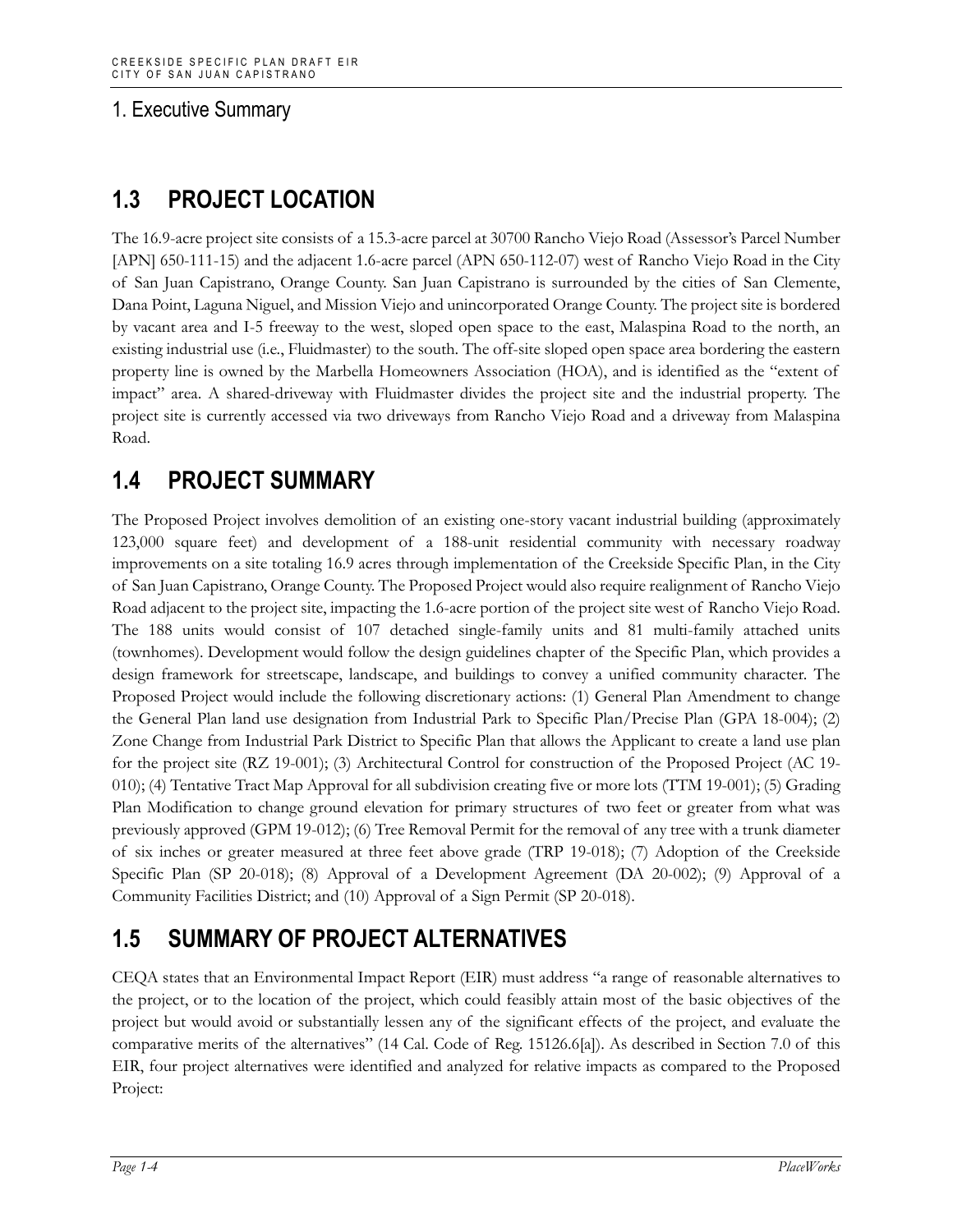- No Project/No Development Alternative
- No Project/Existing Use Alternative
- Neighborhood Retail Alternative
- Reduced Density Alternative

The following presents a summary of each of the alternatives analyzed in the EIR. Please refer to Section 7.0 of this DEIR for a complete discussion of how the alternatives were selected and the relative impacts associated with each alternative.

### **1.5.1 No Project/No Development Alternative**

A No Project Alternative/No Development Alternative, as required by CEQA, assumes that the 123,000 square foot industrial building would remain vacant. The roadway realignment for Rancho Viejo Road would not occur. This alternative would preclude the development of the 188 residential units and realignment of Rancho Viejo Road.

# **1.5.2 No Project/Existing Use Alternative**

A No Project Alternative/Existing General Plan Alternative assumes that the 123,000 square foot industrial building (currently vacant) would be rehabilitated and occupied by a new industrial tenant. The roadway realignment for Rancho Viejo Road would not occur. This alternative would preclude the development of the 188 residential units and realignment of Rancho Viejo Road.

#### **1.5.3 Neighborhood Retail Alternative**

Under the Neighborhood Retail Alternative an approximately 254,433 square foot neighborhood commercial development would be constructed at the project site. The roadway realignment of Rancho Viejo Road would still occur. This alternative would require a zone change and General Plan amendment to neighborhood commercial (NC) and neighborhood commercial (NC), respectively. Other discretionary actions such as approval of architectural control, grading plan modification, and tree permit would be required, similar to the Proposed Project. However, a tentative tract map would not be required, as the project site would not be subdivided.

#### **1.5.4 Reduced Density Single-Family Only Alternative**

Under the Reduced Density Alternative, 150 single-family dwelling units would be provided, which represents an approximately 20 percent reduction in dwelling units compared to the Proposed Project. This alternative would also include the community pool and recreational are and roadway realignment of Rancho Viejo Road. This alternative would follow the same guidelines and development standards outlined in the Creekside Specific Plan for single-family units, including a minimum of 2,000 square feet lot area per single family unit. Similar to the Proposed Project, this alternative would require a zone change and General Plan amendment to Specific Plan and Specific Plan/Precise Plan, respectively, and would require all identified discretionary approvals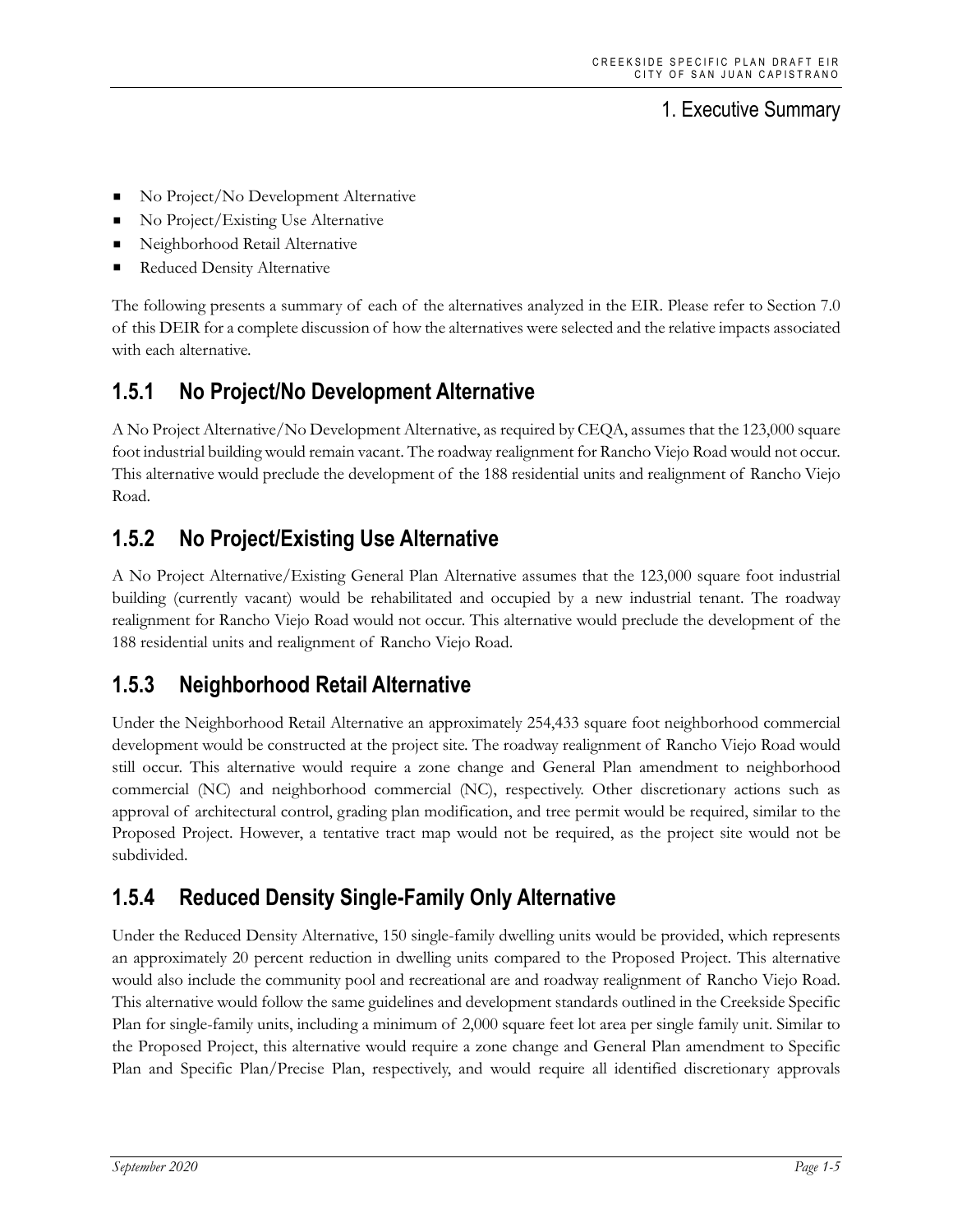outlined for the Proposed Project. This alternative would result in an average density of approximately 9.6 units/acre.

### **1.5.5 REDUCED DENSITY ALTERNATIVE**

This alternative would provide 106 single-family detached dwelling units (37 traditional and 69 cottages) and 68 attached multi-family units for a combined total of 174 units. Therefore, it would reduce the number of singlefamily unit by one unit, and reduce the number of multi-family units by 13 units compared to the Proposed Project. This alternative would result in an average density of approximately 11.18 units/acre compared to the Proposed Project's average density of 12.1 units/acre. Figure 7-1, Reduced Density Alternative Site Plan, illustrates site layout for this alternative. As shown, the number of lots for multi-family units was reduced from two to one lot, and the multi-family unit layout has been modified to be clustered perpendicular to the north property line rather than the proposed parallel configuration. This alternative would provide more common open space and recreation areas with more amenities compared to the Proposed Project. This alternative would slightly modify the internal circulation pattern for the multi-family lot from the Proposed Project. Under this alternative, 348 garage spaces and 142 guest parking spaces would be provided, therefore, the required guest parking ratio of two spaces per dwelling unit and 0.8 space per dwelling unit in compliance with the SJCMC Section 9-3.535 would be met. This alternative would follow the same guidelines and development standards outlined in the Creekside Specific Plan for single-family and multi-family units. The roadway realignment of Rancho Viejo Road would still occur. As with the Proposed Project, this alternative would require a zone change and General Plan amendment to Specific Plan and Specific Plan/Precise Plan, respectively, and would require all identified discretionary approvals outlined for the Proposed Project. This alternative would reduce the overall units by approximately 7.4 percent compared to the Proposed Project. Average daily trips under this alternative would be approximately 1,518 trips, which would account for 88 fewer trips compared to the Proposed Project's 1,606 trips.

# **1.6 ISSUES TO BE RESOLVED**

Section 15123(b)(3) of the CEQA Guidelines requires that an EIR contain issues to be resolved, including the choice among alternatives and whether or how to mitigate significant impacts. With regard to the Proposed Project, the major issues to be resolved include decisions by the lead agency as to:

- 1. Whether this DEIR adequately describes the environmental impacts of the project.
- 2. Whether the benefits of the project override those environmental impacts which cannot be feasibly avoided or mitigated to a level of insignificance.
- 3. Whether the proposed land use changes are compatible with the character of the existing area.
- 4. Whether the identified mitigation measures should be adopted or modified.
- 5. Whether there are other mitigation measures that should be applied to the project besides the Mitigation Measures identified in the DEIR.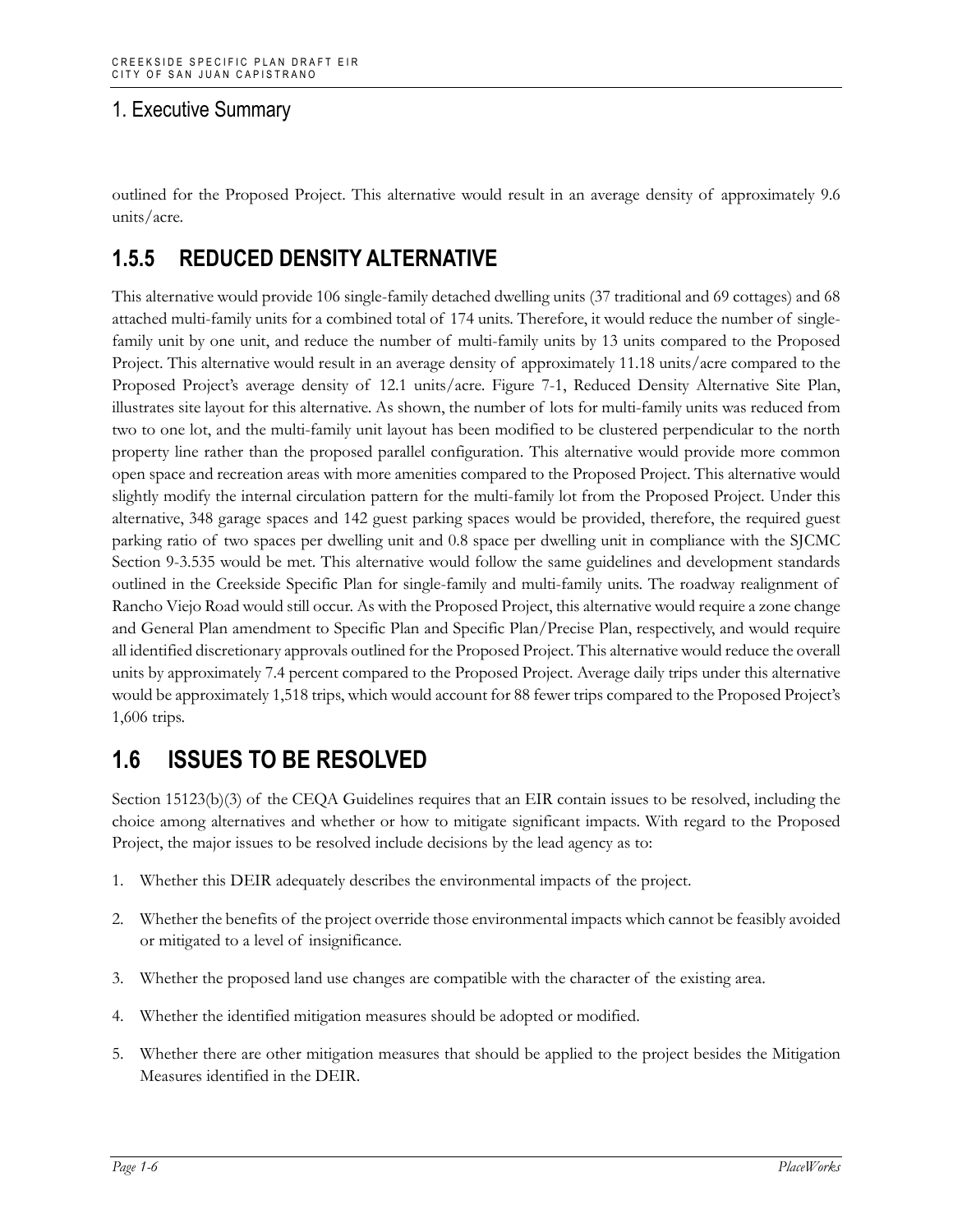6. Whether there are any alternatives to the project that would substantially lessen any of the significant impacts of the Proposed Project and achieve most of the basic project objectives.

# **1.7 AREAS OF CONTROVERSY**

Prior to the preparation of the DEIR, a public EIR scoping meeting was held on Wednesday April 22, 2020, to determine the concerns of responsible and trustee agencies and the community regarding the Proposed Project. Issues raised during the EIR notice of preparation review period include environmental effects related to traffic and transportation, noise, nesting birds, fire suppression, drainage facilities and flooding, consistency with SCAG's RTP/SCS, air quality, demand for police services and use and maintenance of Malaspina Trail.

These and other environmental issues are fully addressed in Section 5.0 of this DEIR. No other areas of controversy are known to the Lead Agency.

# **1.8 SUMMARY OF ENVIRONMENTAL IMPACTS, MITIGATION MEASURES, AND LEVELS OF SIGNIFICANCE AFTER MITIGATION**

Table 1-1 summarizes the conclusions of the environmental analysis contained in this EIR. Impacts are identified as significant or less than significant, and mitigation measures are identified for all significant impacts. The level of significance after imposition of the mitigation measures is also presented.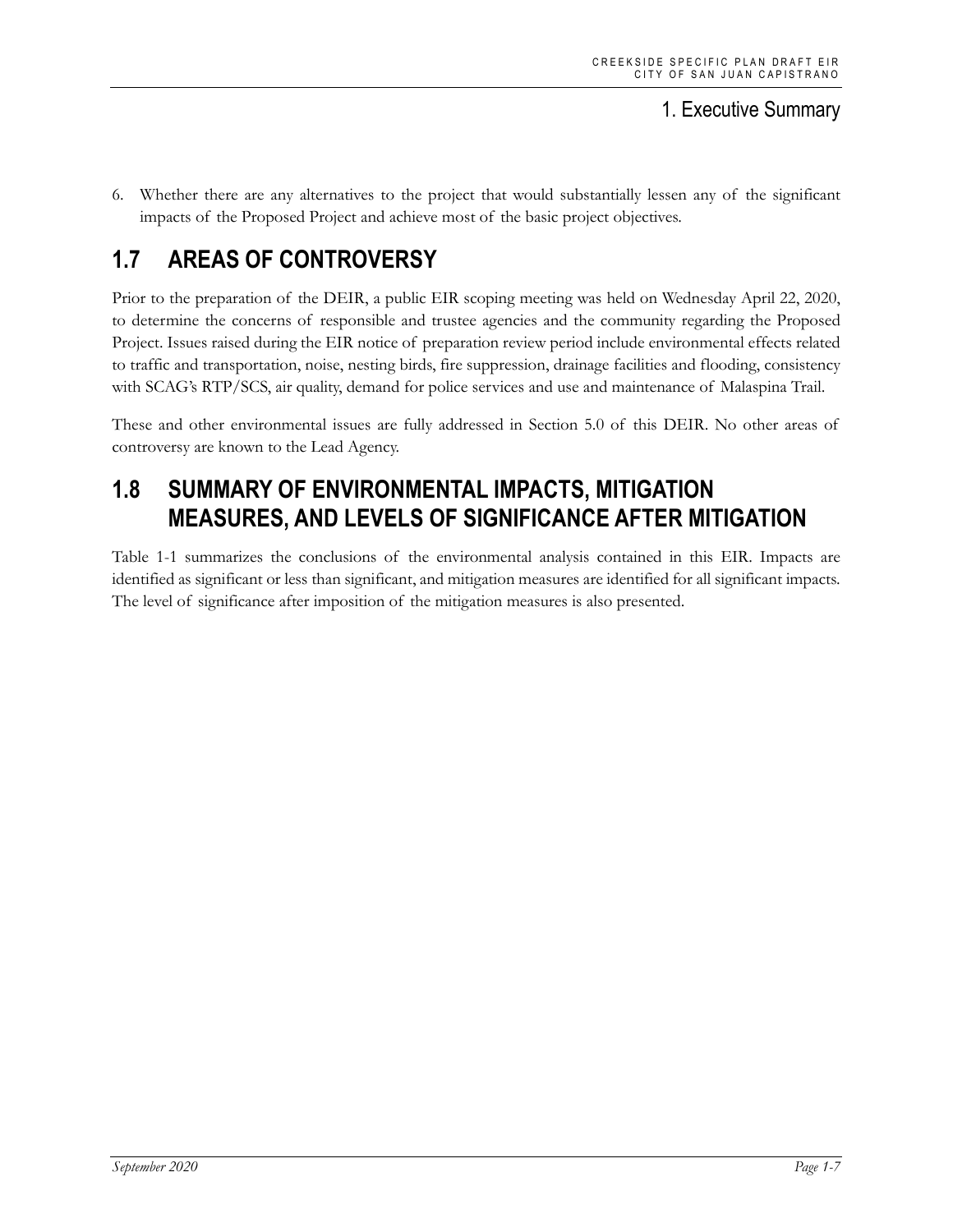*This page intentionally left blank.*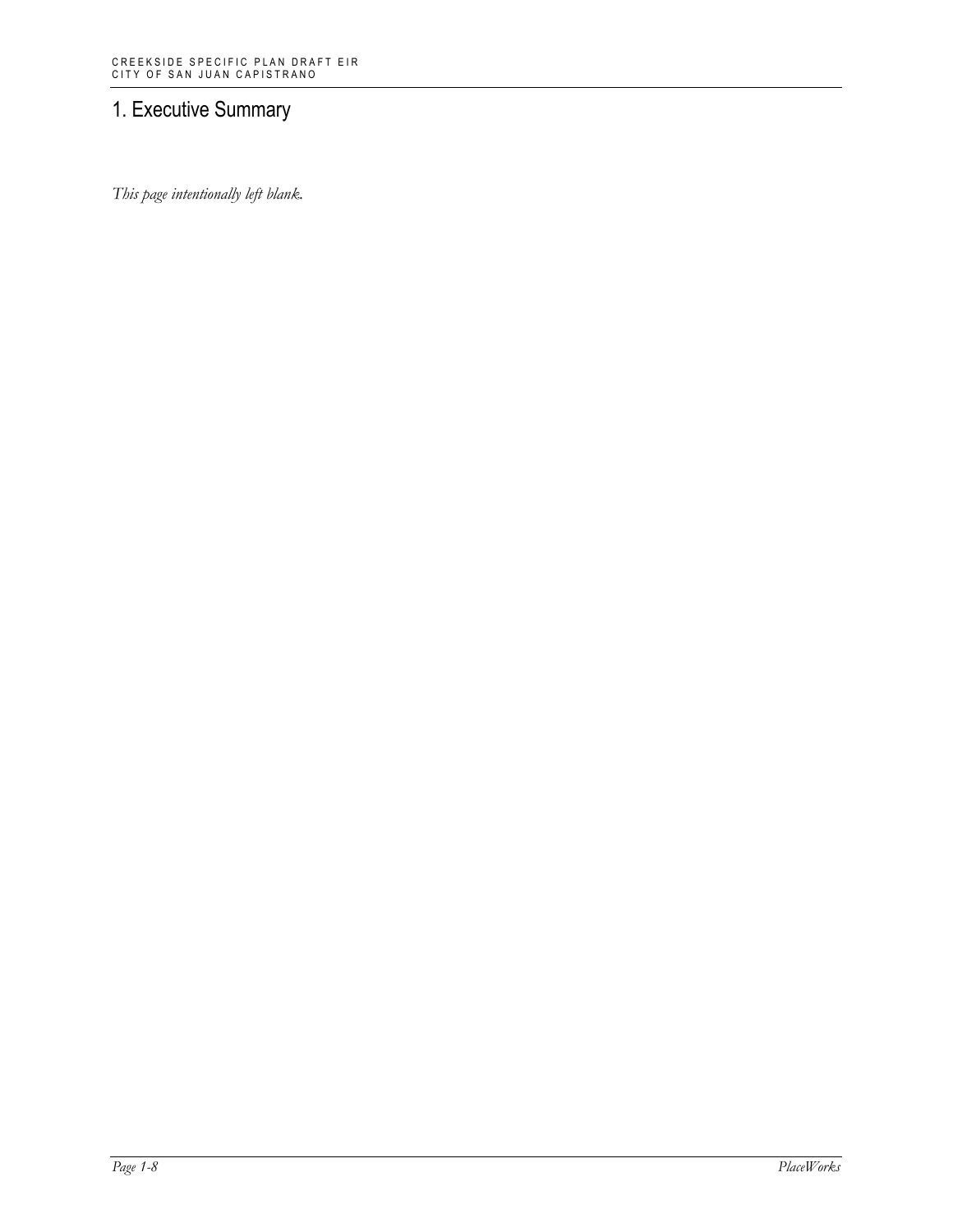| <b>Environmental Impact</b>                                                                                                                                                      | <b>Level of Significance</b><br><b>Before Mitigation</b> | <b>Mitigation Measures</b>                                                                                                                                                                                                                                                                                                                                                                                                                                                                                                                                                                                                                                                                                                                                                                                                                                                                                                                                                                                                                                                                                                                                                                                                                                                                                                                                                                                                                                                                                                                                                 | <b>Level of Significance</b><br><b>After Mitigation</b> |
|----------------------------------------------------------------------------------------------------------------------------------------------------------------------------------|----------------------------------------------------------|----------------------------------------------------------------------------------------------------------------------------------------------------------------------------------------------------------------------------------------------------------------------------------------------------------------------------------------------------------------------------------------------------------------------------------------------------------------------------------------------------------------------------------------------------------------------------------------------------------------------------------------------------------------------------------------------------------------------------------------------------------------------------------------------------------------------------------------------------------------------------------------------------------------------------------------------------------------------------------------------------------------------------------------------------------------------------------------------------------------------------------------------------------------------------------------------------------------------------------------------------------------------------------------------------------------------------------------------------------------------------------------------------------------------------------------------------------------------------------------------------------------------------------------------------------------------------|---------------------------------------------------------|
| <b>5.1 AESTHETICS</b>                                                                                                                                                            |                                                          |                                                                                                                                                                                                                                                                                                                                                                                                                                                                                                                                                                                                                                                                                                                                                                                                                                                                                                                                                                                                                                                                                                                                                                                                                                                                                                                                                                                                                                                                                                                                                                            |                                                         |
| Impact 5.1-1: The Proposed Project would<br>alter the visual appearance of the Project Site,<br>but would not substantially degrade its existing<br>visual character or quality. | Less than Significant.                                   | No mitigation measures are required.                                                                                                                                                                                                                                                                                                                                                                                                                                                                                                                                                                                                                                                                                                                                                                                                                                                                                                                                                                                                                                                                                                                                                                                                                                                                                                                                                                                                                                                                                                                                       | Less than Significant.                                  |
| Impact 5.1-2: The Proposed Project would<br>generate additional light and glare.                                                                                                 | Less than Significant.                                   | No mitigation measures are required.                                                                                                                                                                                                                                                                                                                                                                                                                                                                                                                                                                                                                                                                                                                                                                                                                                                                                                                                                                                                                                                                                                                                                                                                                                                                                                                                                                                                                                                                                                                                       | Less than Significant.                                  |
| 5.2 AIR QUALITY                                                                                                                                                                  |                                                          |                                                                                                                                                                                                                                                                                                                                                                                                                                                                                                                                                                                                                                                                                                                                                                                                                                                                                                                                                                                                                                                                                                                                                                                                                                                                                                                                                                                                                                                                                                                                                                            |                                                         |
| Impact 5.2-1: The Proposed Project is<br>consistent with the applicable air quality<br>management plan.                                                                          | Less than Significant.                                   | No mitigation measures are required.                                                                                                                                                                                                                                                                                                                                                                                                                                                                                                                                                                                                                                                                                                                                                                                                                                                                                                                                                                                                                                                                                                                                                                                                                                                                                                                                                                                                                                                                                                                                       | Less than Significant.                                  |
| Impact 5.2-2: Construction activities<br>associated with the Proposed Project would<br>generate short-term emissions in exceedance<br>of South Coast AQMD's threshold criteria.  | Potentially Significant.                                 | AQ-1<br>The construction contractor(s) shall, at minimum, use equipment that meets<br>the United States Environmental Protection Agency's (EPA) Tier 4 (Final)<br>emissions standards for off-road diesel-powered construction equipment used<br>for grading activities with more than 50 horsepower, unless it can be<br>demonstrated to the City of San Juan Capistrano Building Department that<br>such equipment is not available. Where equipment is not available, the next<br>available engine Tier (e.g., US EPA Tier 4 Interim equipment) shall be used.<br>Any emissions control device used by the contractor shall achieve emissions<br>reductions that are no less than what could be achieved by Tier 4 emissions<br>standards for a similarly sized engine, as defined by the California Air<br>Resources Board's regulations.<br>Prior to construction, the project engineer shall ensure that all plans clearly<br>show the requirement for EPA Tier 4 emissions standards for construction<br>equipment over 50 horsepower for the grading activities stated above. During<br>construction, the construction contractor shall maintain a list of all operating<br>equipment associated with grading in use on the site for verification by the City<br>of San Juan Capistrano. The construction equipment list shall state the makes,<br>models, and equipment identification numbers and the number of construction<br>equipment on-site. Equipment shall be properly serviced and maintained in<br>accordance with the manufacturer's recommendations. | Less than Significant.                                  |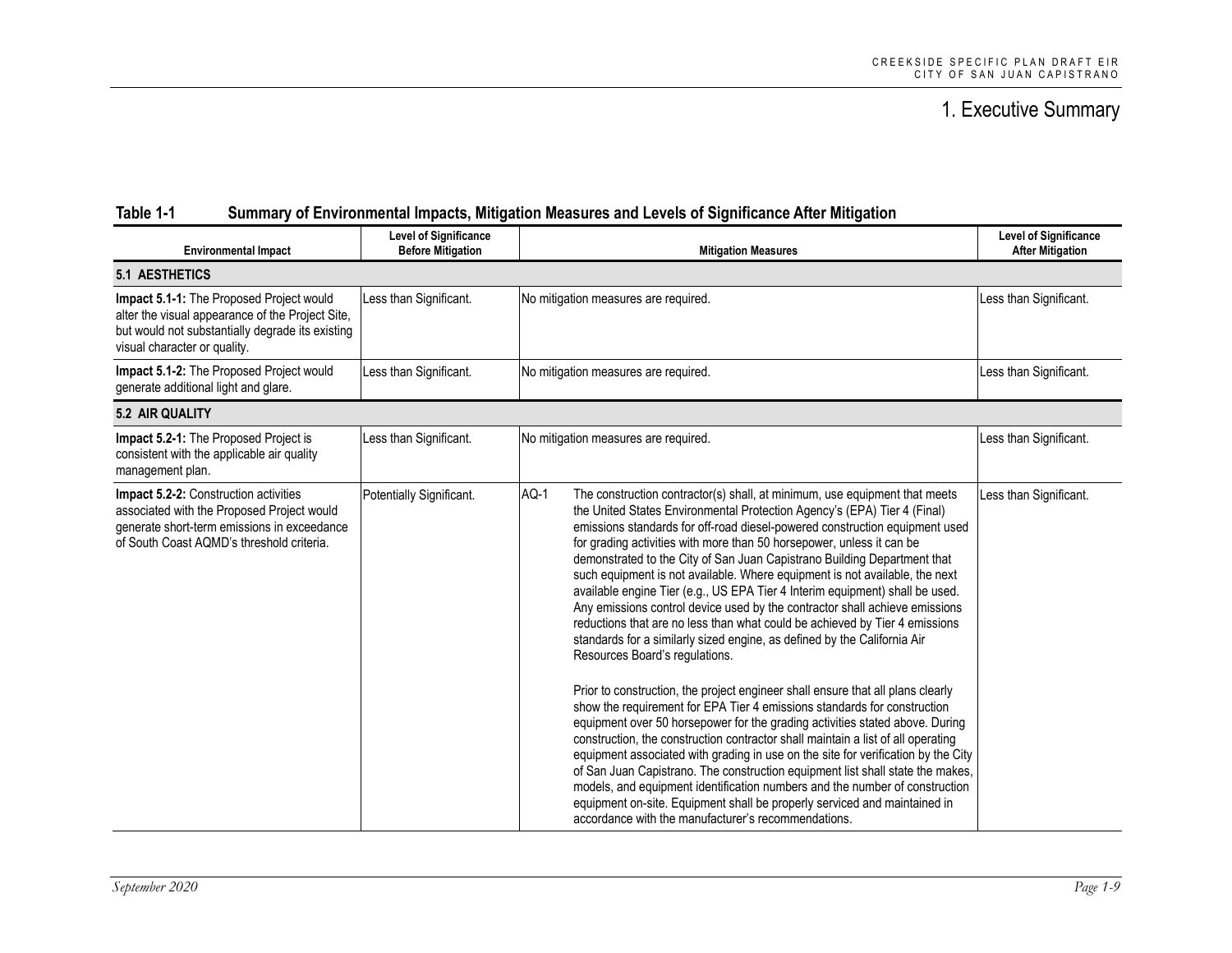| Table 1-1 |  |  | Summary of Environmental Impacts, Mitigation Measures and Levels of Significance After Mitigation |
|-----------|--|--|---------------------------------------------------------------------------------------------------|
|           |  |  |                                                                                                   |

| <b>Environmental Impact</b>                                                                                                                                                              | <b>Level of Significance</b><br><b>Before Mitigation</b> | <b>Mitigation Measures</b>                                                                                                                                                                                                                                                                                                                                                                                                                                                                                                                                                                                                                                                                                                                                                                                                                                       | <b>Level of Significance</b><br><b>After Mitigation</b> |
|------------------------------------------------------------------------------------------------------------------------------------------------------------------------------------------|----------------------------------------------------------|------------------------------------------------------------------------------------------------------------------------------------------------------------------------------------------------------------------------------------------------------------------------------------------------------------------------------------------------------------------------------------------------------------------------------------------------------------------------------------------------------------------------------------------------------------------------------------------------------------------------------------------------------------------------------------------------------------------------------------------------------------------------------------------------------------------------------------------------------------------|---------------------------------------------------------|
|                                                                                                                                                                                          |                                                          | AQ-2<br>During construction, the construction contractor(s) shall limit the hauling of soil<br>generated from grading/excavation activities to a maximum of 96 trucks per<br>day (192 one-way soil haul trips per day if 14 cubic yard trucks are used)<br>assuming a one-way haul distance of 37 miles. If the truck haul distance for<br>soil export is greater than 37 miles one way, as identified by the contractor(s),<br>then hauling shall be restricted to no more than 7,100 miles per day. Where<br>feasible, haul trucks with engines that are 2010 or newer shall be used for soil<br>hauling activities. These requirements shall be noted on all construction<br>management plans and verified by the City of San Juan Capistrano Building<br>Department prior to issuance of any construction permits and during the soil-<br>disturbing phases. |                                                         |
| Impact 5.2-3: Long-term operation of the<br>project would not generate additional vehicle<br>trips and associated emissions in exceedance<br>of South Coast AQMD's threshold criteria.   | Less than Significant.                                   | No mitigation measures are required.                                                                                                                                                                                                                                                                                                                                                                                                                                                                                                                                                                                                                                                                                                                                                                                                                             | Less than Significant.                                  |
| Impact 5.2-4: Construction activities associated Less than Significant.<br>with the Proposed Project would not expose<br>sensitive receptors to substantial pollutant<br>concentrations. |                                                          | No mitigation measures are required.                                                                                                                                                                                                                                                                                                                                                                                                                                                                                                                                                                                                                                                                                                                                                                                                                             | Less than Significant.                                  |
| Impact 5.2-5: Operation of the Proposed<br>Project would not expose sensitive receptors to<br>substantial pollutant concentrations.                                                      | Less than Significant.                                   | No mitigation measures are required.                                                                                                                                                                                                                                                                                                                                                                                                                                                                                                                                                                                                                                                                                                                                                                                                                             | Less than Significant.                                  |
| <b>5.3 CULTURAL RESOURCES</b>                                                                                                                                                            |                                                          |                                                                                                                                                                                                                                                                                                                                                                                                                                                                                                                                                                                                                                                                                                                                                                                                                                                                  |                                                         |
| Impact 5.3-1: Development of the Proposed<br>Project would not impact historic resources.                                                                                                | Less than Significant.                                   | No mitigation measures are required.                                                                                                                                                                                                                                                                                                                                                                                                                                                                                                                                                                                                                                                                                                                                                                                                                             | Less than Significant.                                  |
| Impact 5.3-2: Development of the Proposed<br>Project could impact archaeological resources.                                                                                              | Potentially Significant.                                 | CUL-1<br>Prior to ground disturbance, a qualified archaeologist shall be retained and<br>monitor grading and earthmoving activities in undisturbed sediments. Pursuant<br>to SB 18/AB 52 Tribal Consultation, a Native American monitor will also be on-<br>site (see MM TCR-1). In the event of an unanticipated discovery, all work must<br>be suspended within 50 feet of the find until a qualified archaeologist evaluates<br>it. Construction activities may continue in other areas. If, in consultation with                                                                                                                                                                                                                                                                                                                                             | Less than Significant.                                  |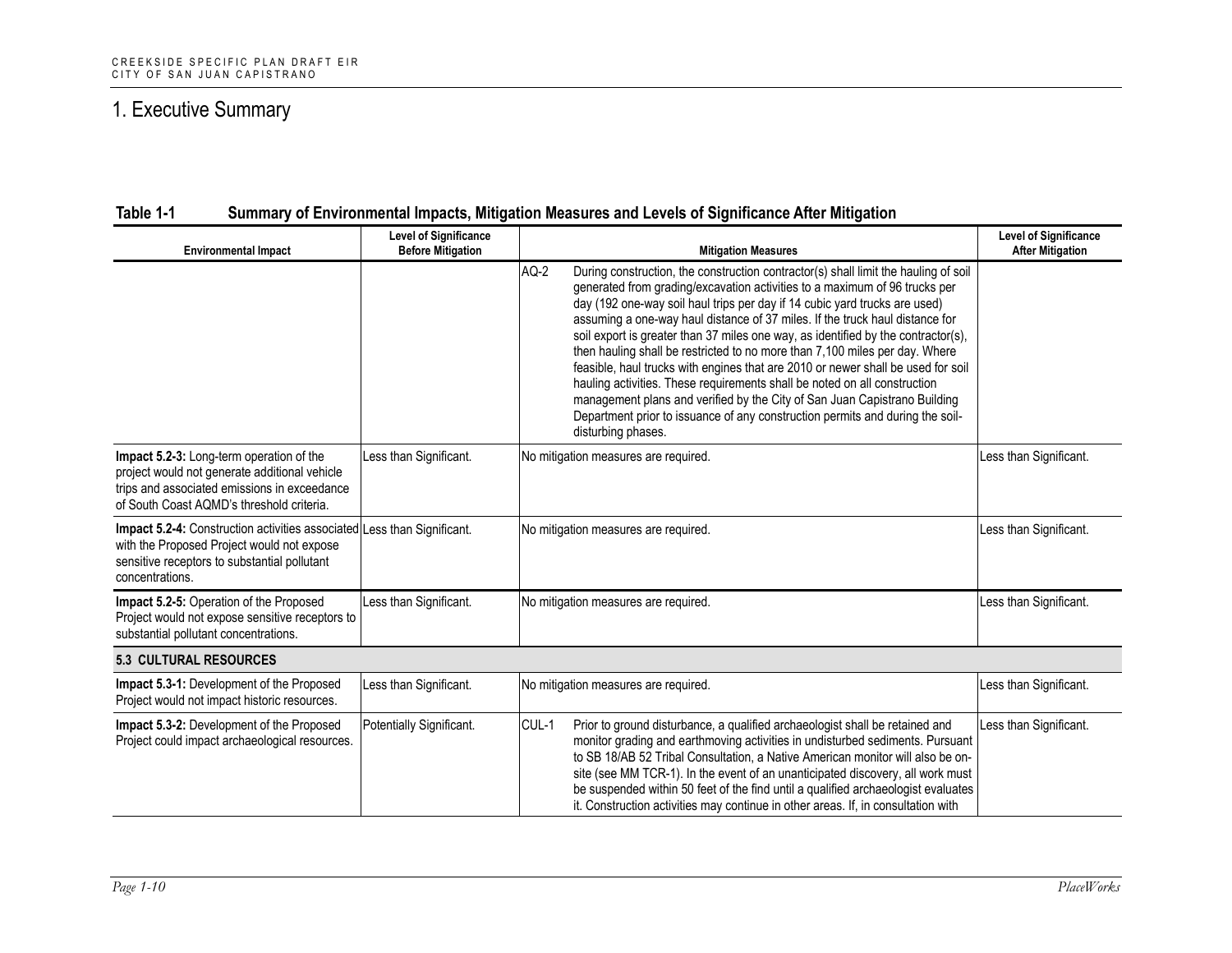| <b>Environmental Impact</b>                                                                 | <b>Level of Significance</b><br><b>Before Mitigation</b> | <b>Mitigation Measures</b>                                                                                                                                                                                                                                                                                                                                                                                                                                                                                                                                                                                                                                                                                                                                                                                                                                                                                                                                        | <b>Level of Significance</b><br><b>After Mitigation</b> |
|---------------------------------------------------------------------------------------------|----------------------------------------------------------|-------------------------------------------------------------------------------------------------------------------------------------------------------------------------------------------------------------------------------------------------------------------------------------------------------------------------------------------------------------------------------------------------------------------------------------------------------------------------------------------------------------------------------------------------------------------------------------------------------------------------------------------------------------------------------------------------------------------------------------------------------------------------------------------------------------------------------------------------------------------------------------------------------------------------------------------------------------------|---------------------------------------------------------|
|                                                                                             |                                                          | the City, the discovery is determined not to be important pursuant to State law<br>described below, work will be permitted to continue in the area.                                                                                                                                                                                                                                                                                                                                                                                                                                                                                                                                                                                                                                                                                                                                                                                                               |                                                         |
|                                                                                             |                                                          | If the qualified archaeologist determines a resource to constitute a "historical<br>resource" pursuant to CEQA Guidelines Section 15064.5(a) or a "unique<br>archaeological resource" pursuant to Public Resources Code Section<br>21083.2(g), the qualified archaeologist shall coordinate with the project<br>applicant and the City to develop a formal treatment plan. The plan should<br>serve to reduce impacts to the resources and allow construction to proceed.<br>The treatment plan established for the resources shall be in accordance with<br>CEQA Guidelines Section 15064.5(f) for historical resources and Public<br>Resources Code Section 21083.2(b) for unique archaeological resources.<br>Preservation in place (i.e., avoidance) is the preferred manner of treatment.<br>If preservation in place is not feasible, treatment may include implementation<br>of archaeological data recovery excavations to remove the resource along with |                                                         |
|                                                                                             |                                                          | subsequent laboratory processing and analysis.                                                                                                                                                                                                                                                                                                                                                                                                                                                                                                                                                                                                                                                                                                                                                                                                                                                                                                                    |                                                         |
|                                                                                             |                                                          | The project applicant shall provide any historic archaeological material that is<br>not Native American in origin for curation at a public, nonprofit institution with a<br>research interest in the materials, such as the South Central Coastal<br>Information Center at California State University, Fullerton. If no institution<br>accepts the archaeological material, the project applicant shall donate the<br>archaeological material to a local school or historical society in the area for<br>educational purposes, as determined to be appropriate by the City of San Juan<br>Capistrano.                                                                                                                                                                                                                                                                                                                                                            |                                                         |
| <b>Impact 5.3-3: Development of the Proposed</b><br>Project would not impact human remains. | Less than Significant.                                   | No mitigation measures are required.                                                                                                                                                                                                                                                                                                                                                                                                                                                                                                                                                                                                                                                                                                                                                                                                                                                                                                                              | Less than Significant.                                  |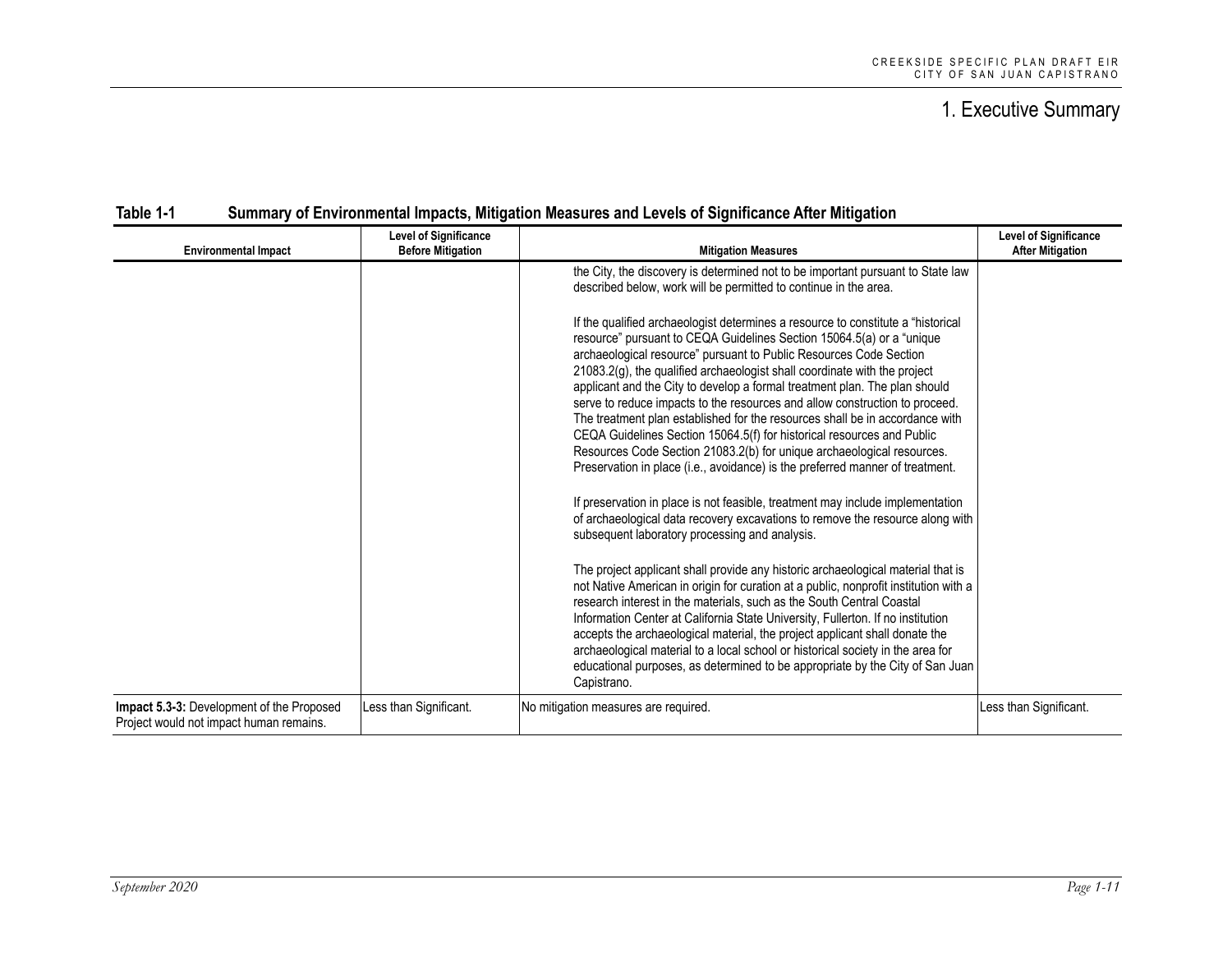| <b>Environmental Impact</b>                                                                                                                                                                                                   | <b>Level of Significance</b><br><b>Before Mitigation</b> | <b>Mitigation Measures</b>                                                                                                                                                                                                                                                                                                                                                                                                                                                                                                                                                                                                                                                                                                                                                                                                                                                                                                                                                        | <b>Level of Significance</b><br><b>After Mitigation</b> |
|-------------------------------------------------------------------------------------------------------------------------------------------------------------------------------------------------------------------------------|----------------------------------------------------------|-----------------------------------------------------------------------------------------------------------------------------------------------------------------------------------------------------------------------------------------------------------------------------------------------------------------------------------------------------------------------------------------------------------------------------------------------------------------------------------------------------------------------------------------------------------------------------------------------------------------------------------------------------------------------------------------------------------------------------------------------------------------------------------------------------------------------------------------------------------------------------------------------------------------------------------------------------------------------------------|---------------------------------------------------------|
| 5.4 ENERGY                                                                                                                                                                                                                    |                                                          |                                                                                                                                                                                                                                                                                                                                                                                                                                                                                                                                                                                                                                                                                                                                                                                                                                                                                                                                                                                   |                                                         |
| Impact 5.4-1: The project would not result in<br>potentially significant environmental impact due<br>to wasteful, inefficient, or unnecessary<br>consumption of energy resources during<br>project construction or operation. | Less than Significant.                                   | No mitigation measures are required.                                                                                                                                                                                                                                                                                                                                                                                                                                                                                                                                                                                                                                                                                                                                                                                                                                                                                                                                              | Less than Significant.                                  |
| 5.5 GEOLOGY AND SOILS                                                                                                                                                                                                         |                                                          |                                                                                                                                                                                                                                                                                                                                                                                                                                                                                                                                                                                                                                                                                                                                                                                                                                                                                                                                                                                   |                                                         |
| Impact 5.5-1: The Project Site is on expansive<br>soil, as defined in Table 18-1B of the Uniform<br>building Code (1994), creating substantial<br>direct or indirect risks to life or property.                               | Potentially Significant.                                 | GEO-1<br>The project applicant shall design the foundation system to resist the impacts<br>of expansive soils and fill settlement in accordance with the allowable<br>deflection criteria of applicable codes and the requirements of the structural<br>designer/architect, as described in the Geotechnical Investigation prepared for<br>the Creekside Specific Plan project by LGC, dated July 30, 2019, or any<br>updates therein. At the completion of grading, if soils with "very high"<br>expansion potential are encountered by the qualified geotechnical<br>professional, supplemental geotechnical foundations shall be provided and<br>implemented in accordance with the California Building Code and the City of<br>San Juan Capistrano's Grading Ordinance.                                                                                                                                                                                                       | Less than Significant.                                  |
| Impact 5.5-2: The Proposed Project could<br>directly or indirectly destroy a unique<br>paleontological resource or site or unique<br>geologic feature.                                                                        | Potentially Significant.                                 | GEO-2<br>The project applicant shall implement a Paleontological Resource Impact<br>Mitigation Program and conduct full-time monitoring by a qualified<br>paleontologist when disturbing native deposits with a PFYC ranking of 3 or<br>greater (i.e., all sediments of the middle-to-late Pleistocene old axial channel<br>deposits, early-to-middle Pleistocene very old axial channel deposits, and the<br>siltstone facies of the Capistrano Formation). If unanticipated fossils are<br>unearthed during construction, work shall be halted in that area until a qualified<br>paleontologist can assess the significance of the find. Sediment samples shall<br>be collected in the deposits and processed to determine the small-fossil<br>potential in the project area, and any fossils recovered during mitigation should<br>be deposited in an accredited and permanent scientific institution. Work may<br>resume immediately a minimum of 50 feet away from the find. | Less than Significant.                                  |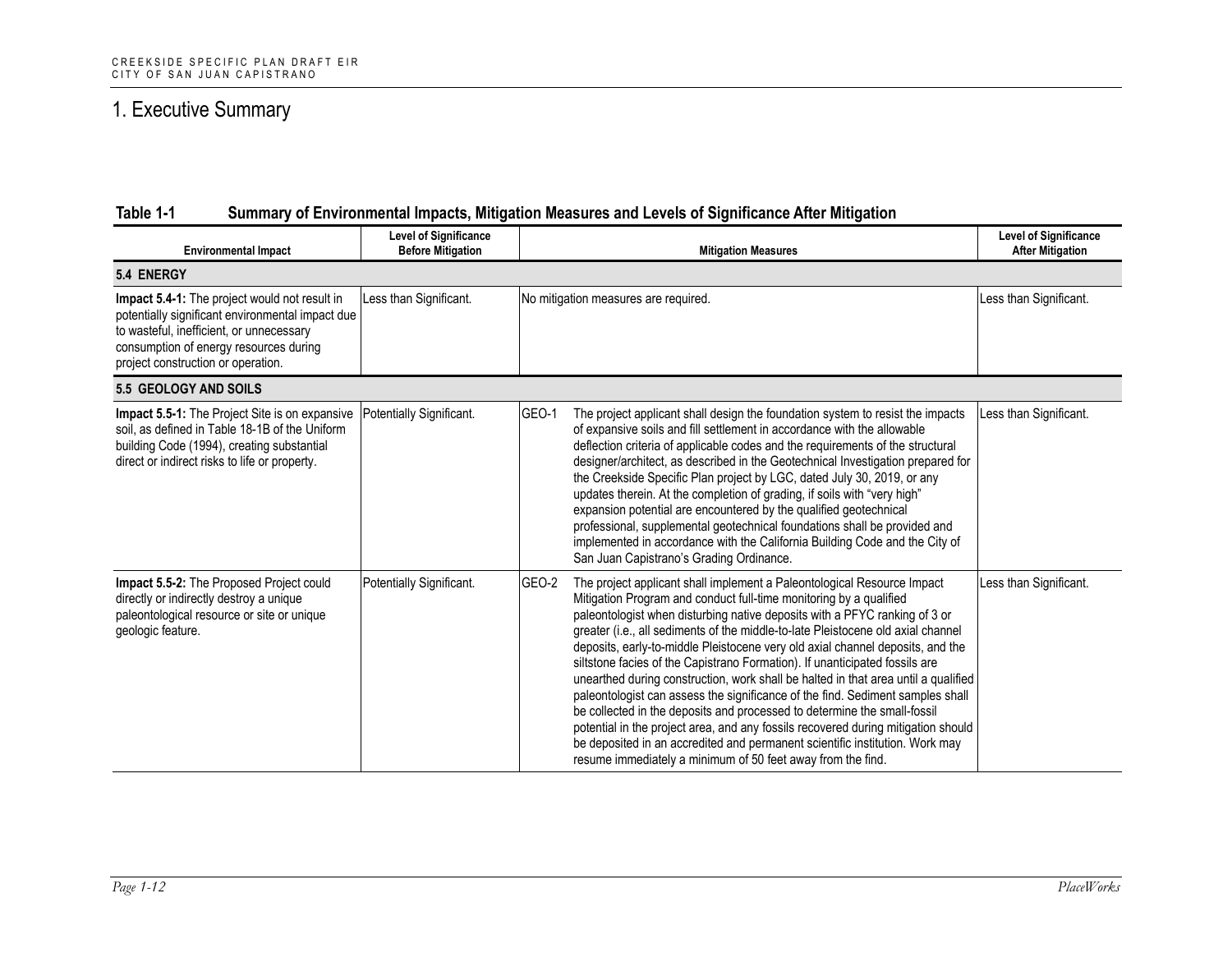| <b>Environmental Impact</b>                                                                                                                                                                                  | <b>Level of Significance</b><br><b>Before Mitigation</b> | <b>Mitigation Measures</b>                                                                                                                                                                                                                                                                                                                                                                                                                                                                                                                                                                                                                                                    | <b>Level of Significance</b><br><b>After Mitigation</b> |
|--------------------------------------------------------------------------------------------------------------------------------------------------------------------------------------------------------------|----------------------------------------------------------|-------------------------------------------------------------------------------------------------------------------------------------------------------------------------------------------------------------------------------------------------------------------------------------------------------------------------------------------------------------------------------------------------------------------------------------------------------------------------------------------------------------------------------------------------------------------------------------------------------------------------------------------------------------------------------|---------------------------------------------------------|
| <b>5.6 GREENHOUSE GAS EMISSIONS</b>                                                                                                                                                                          |                                                          |                                                                                                                                                                                                                                                                                                                                                                                                                                                                                                                                                                                                                                                                               |                                                         |
| Impact 5.6-1: Implementation of the Proposed<br>Project would not generate a net increase in<br>GHG emissions, either directly or indirectly,<br>that would have a significant impact on the<br>environment. | Less than Significant.                                   | No mitigation measures are required.                                                                                                                                                                                                                                                                                                                                                                                                                                                                                                                                                                                                                                          | Less than Significant.                                  |
| Impact 5.6-2: Implementation of the Proposed<br>Project would conflict with the SCAG<br>RTP/SCS.                                                                                                             | Potentially Significant.                                 | No additional measures beyond the PPPs (see PPP GHG-1 and PPP GHG-2) identified<br>in Section 5.6.3 are available.                                                                                                                                                                                                                                                                                                                                                                                                                                                                                                                                                            | Significant and<br>Unavoidable.                         |
| 5.7 HAZARDS AND HAZARDOUS MATERIALS                                                                                                                                                                          |                                                          |                                                                                                                                                                                                                                                                                                                                                                                                                                                                                                                                                                                                                                                                               |                                                         |
| Impact 5.7-1: Project construction and<br>operations would not upset, emit, nor handle<br>hazardous or acutely hazardous materials in<br>the environment                                                     | Less than Significant.                                   | No mitigation measures are required.                                                                                                                                                                                                                                                                                                                                                                                                                                                                                                                                                                                                                                          | Less than Significant.                                  |
| <b>Impact 5.7-2:</b> The Project Site is on a list of<br>hazardous materials sites.                                                                                                                          | Potentially Significant.                                 | HAZ-1<br>Prior to the issuance of the first building permit, the project applicant shall<br>submit a written proof to the City of San Juan Capistrano from the California<br>Department of Toxic Substances Control (DTSC) confirming a Land Use<br>Covenant (LUC) is acceptable to manage the potential exposure to low<br>concentrations of volatile organic compounds (VOCs) found in the soil for<br>residential land uses.                                                                                                                                                                                                                                               | Less than Significant.                                  |
|                                                                                                                                                                                                              |                                                          | A draft LUC is included in Appendix A to the "Revised Supplemental Soil<br>Vapor Sampling, Regional Groundwater Evaluation, and Corrective Action<br>Recommendation Report" dated August 2020 by Ramboll. The key land use<br>restrictions included in the LUC are as follows:<br>• The property shall not be used for a) a hospital for humans; 2) a public or<br>private school for persons under 18 years of age; 3) a day care center<br>for children.<br>• No structures intended for residential occupancy may be built on the<br>property without an engineered vapor mitigation system approved by<br>DTSC except where it can be shown through additional evaluation |                                                         |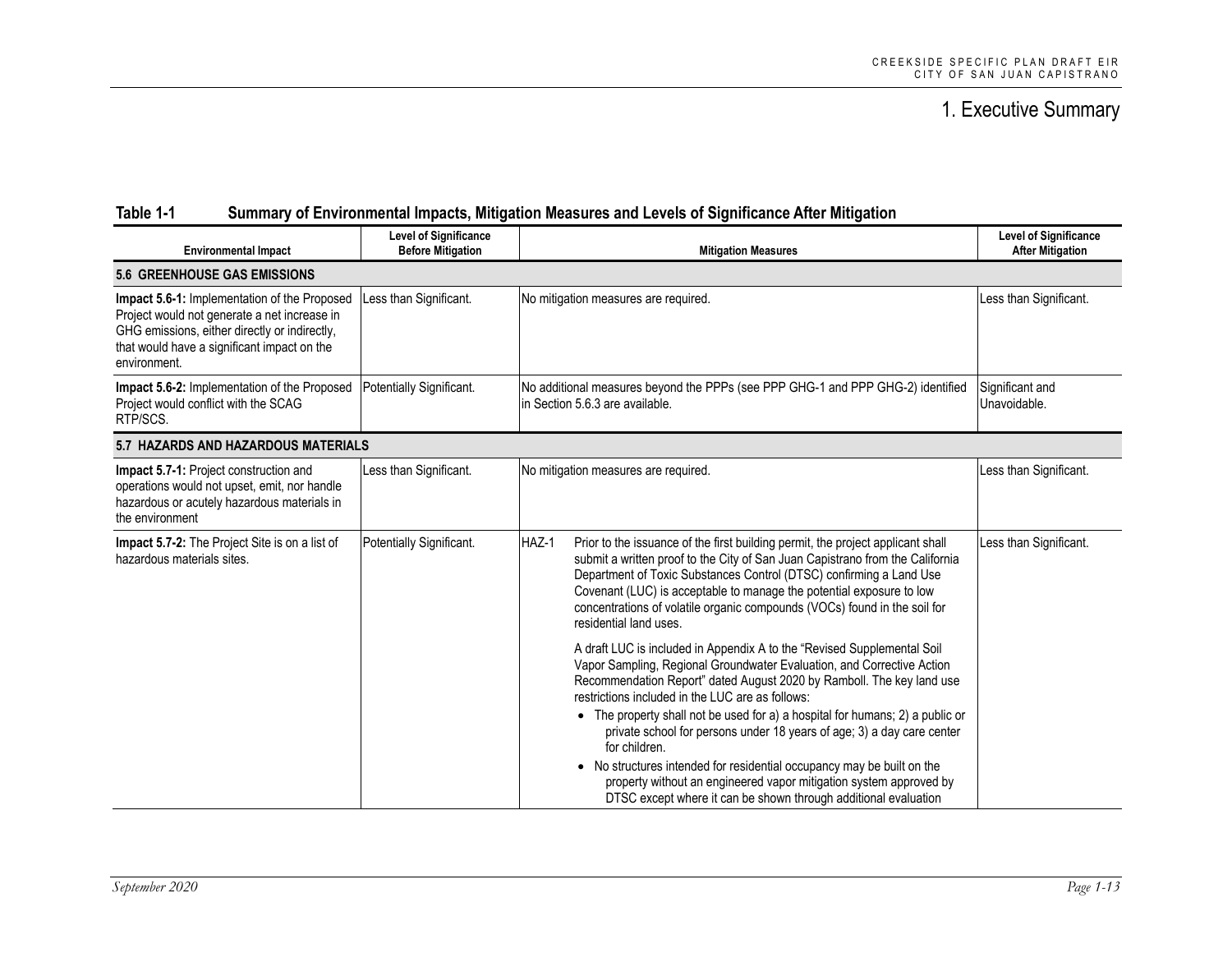| <b>Environmental Impact</b>                                                                                                                                                                                                                                                                                                        | <b>Level of Significance</b><br><b>Before Mitigation</b> | <b>Mitigation Measures</b>                                                                                                                                                                                                                                                                                                                                                                                                                                                                                                                                                                                                                                                                                                                                                                                                                                                           | <b>Level of Significance</b><br><b>After Mitigation</b> |
|------------------------------------------------------------------------------------------------------------------------------------------------------------------------------------------------------------------------------------------------------------------------------------------------------------------------------------|----------------------------------------------------------|--------------------------------------------------------------------------------------------------------------------------------------------------------------------------------------------------------------------------------------------------------------------------------------------------------------------------------------------------------------------------------------------------------------------------------------------------------------------------------------------------------------------------------------------------------------------------------------------------------------------------------------------------------------------------------------------------------------------------------------------------------------------------------------------------------------------------------------------------------------------------------------|---------------------------------------------------------|
|                                                                                                                                                                                                                                                                                                                                    |                                                          | approved by DTSC that there is no unacceptable risk to human health<br>via the vapor intrusion pathway.<br>• No activities that will disturb the soil shall be allowed at the property<br>without a soil management plan pre-approved by DTSC in writing.<br>• Any soil brought to the surface by grading, excavation, trenching, or<br>backfilling shall be managed in accordance with all applicable provisions<br>of state and federal law.<br>• Extraction or removal of groundwater without a groundwater management<br>plan pre-approved by DTSC in writing shall be prohibited.<br>• Activity that may alter, interfere with, or otherwise affect the integrity or<br>effectiveness of, or the access to, any investigative, remedial,<br>monitoring, operation or maintenance system required for the project<br>without prior written approval of DTSC shall be prohibited. |                                                         |
| Impact 5.7-3: Project development would not<br>affect the implementation of an emergency<br>responder or evacuation plan.                                                                                                                                                                                                          | Less than Significant.                                   | No mitigation measures are required.                                                                                                                                                                                                                                                                                                                                                                                                                                                                                                                                                                                                                                                                                                                                                                                                                                                 | Less than Significant.                                  |
| 5.8 HYDROLOGY AND WATER QUALITY                                                                                                                                                                                                                                                                                                    |                                                          |                                                                                                                                                                                                                                                                                                                                                                                                                                                                                                                                                                                                                                                                                                                                                                                                                                                                                      |                                                         |
| Impact 5.8-1: The Proposed Project would<br>increase the amount of impervious surfaces but<br>would not substantially increase the rate or<br>amount of surface runoff in a manner which<br>would result in potential flooding on- or off-site<br>or create runoff water that would exceed the<br>capacity of storm drain systems. | Less than Significant.                                   | No mitigation measures are required.                                                                                                                                                                                                                                                                                                                                                                                                                                                                                                                                                                                                                                                                                                                                                                                                                                                 | Less than Significant.                                  |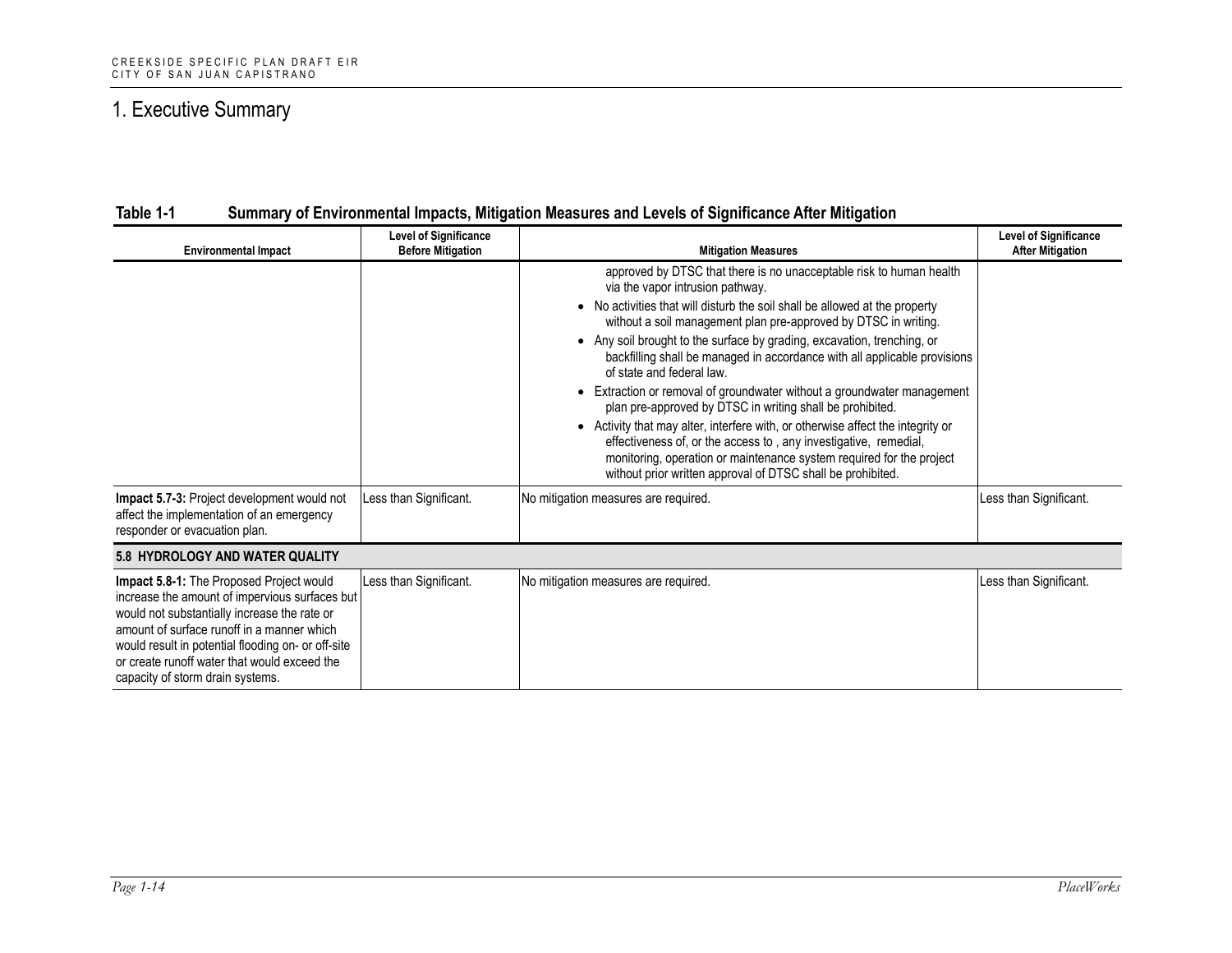| <b>Environmental Impact</b>                                                                                                                                                                                                                                       | <b>Level of Significance</b><br><b>Before Mitigation</b> | <b>Mitigation Measures</b>                                                                                                                                                                                                                                                                                                                                                                                                                                                                                                                                                                                                                                                                                                                                                                                                                                                                                                                                                                                                                                                                                                                                                                                                                                                                                                                                                                                                                                                                                                                                                                                                                                                                                                                                                                         | <b>Level of Significance</b><br><b>After Mitigation</b> |
|-------------------------------------------------------------------------------------------------------------------------------------------------------------------------------------------------------------------------------------------------------------------|----------------------------------------------------------|----------------------------------------------------------------------------------------------------------------------------------------------------------------------------------------------------------------------------------------------------------------------------------------------------------------------------------------------------------------------------------------------------------------------------------------------------------------------------------------------------------------------------------------------------------------------------------------------------------------------------------------------------------------------------------------------------------------------------------------------------------------------------------------------------------------------------------------------------------------------------------------------------------------------------------------------------------------------------------------------------------------------------------------------------------------------------------------------------------------------------------------------------------------------------------------------------------------------------------------------------------------------------------------------------------------------------------------------------------------------------------------------------------------------------------------------------------------------------------------------------------------------------------------------------------------------------------------------------------------------------------------------------------------------------------------------------------------------------------------------------------------------------------------------------|---------------------------------------------------------|
| 5.9 LAND USE AND PLANNING                                                                                                                                                                                                                                         |                                                          |                                                                                                                                                                                                                                                                                                                                                                                                                                                                                                                                                                                                                                                                                                                                                                                                                                                                                                                                                                                                                                                                                                                                                                                                                                                                                                                                                                                                                                                                                                                                                                                                                                                                                                                                                                                                    |                                                         |
| Impact 5.9-1: Implementation of the Proposed<br>Project would not cause a significant<br>environmental impact due to a conflict with any<br>land use plan, policy, or regulation adopted for<br>the purpose of avoiding or mitigating an<br>environmental effect. | Potentially Significant.                                 | $LU-1$<br>Prior to recordation of the final map, the project applicant shall pay fair-share<br>contributions for all off-site transportation improvements necessary to maintain<br>acceptable levels of service, consistent with San Juan Capistrano City Council<br>adopted Policy Number 111. Fair-share participation will be required at the<br>following intersections:<br>• I-5 Southbound Ramps & Junipero Serra Road (#3)<br>I-5 Northbound Ramps & Junipero Serra Road (#4)<br>$\bullet$                                                                                                                                                                                                                                                                                                                                                                                                                                                                                                                                                                                                                                                                                                                                                                                                                                                                                                                                                                                                                                                                                                                                                                                                                                                                                                  | Less than Significant.                                  |
| <b>5.10 NOISE</b>                                                                                                                                                                                                                                                 |                                                          |                                                                                                                                                                                                                                                                                                                                                                                                                                                                                                                                                                                                                                                                                                                                                                                                                                                                                                                                                                                                                                                                                                                                                                                                                                                                                                                                                                                                                                                                                                                                                                                                                                                                                                                                                                                                    |                                                         |
| Impact 5.10-1: Construction activities would<br>result in temporary noise increases in the<br>vicinity of the Proposed Project.                                                                                                                                   | Potentially Significant.                                 | $N-1$<br>The project sponsor shall incorporate the following practices into the<br>construction contract agreement documents to be implemented by the<br>construction contractor during the entire construction phase of the project:<br>• The project sponsor and contractors shall prepare a Construction Noise<br>Control Plan. The details of the Construction Noise Control Plan shall be<br>included as part of the permit application drawing set and the<br>construction drawing set.<br>• Limit construction to daytime hours of 7:00 a.m. to 6:00 p.m. Monday<br>through Friday, 8:30 a.m. to 4:30 p.m. Saturdays, and prohibit<br>construction on Sundays and national holidays.<br>• At least 30 days prior to the start of construction activities, all off-site<br>businesses and residents within 500 feet of the project site shall be<br>notified of the planned construction activities. The notification shall<br>include a brief description of the project, the activities that would occur,<br>the hours when construction would occur, and the construction period's<br>overall duration. The notification shall include the telephone numbers of<br>the City contact and contractor's authorized representatives that are<br>assigned to respond in the event of a noise or vibration complaint.<br>• At least 10 days prior to the start of construction activities, a sign shall be<br>posted at the entrance(s) to the job site, clearly visible to the public, that<br>includes permitted construction days and hours, as well as the telephone<br>numbers of the City contact and contractor's authorized representatives<br>that are assigned to respond in the event of a noise or vibration<br>complaint. If the authorized contractor's representative receives a | Significant and<br>Unavoidable.                         |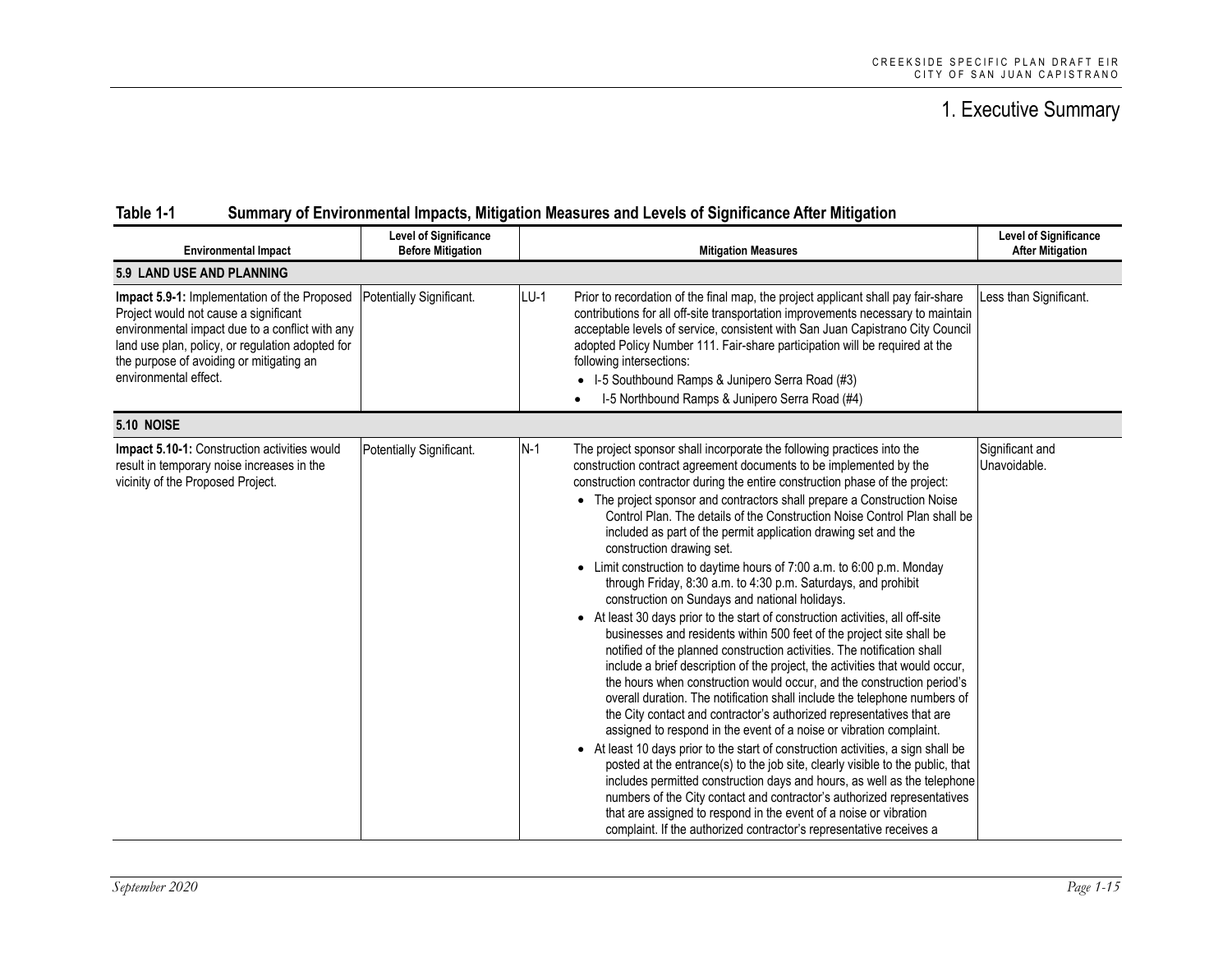| <b>Environmental Impact</b>                                                                                              | <b>Level of Significance</b><br><b>Before Mitigation</b> | <b>Mitigation Measures</b>                                                                                                                                                                                                                                                                                                                                                                                                                                                                                                                                                                                                                                                                                                                                                                                                                                                                                                                                                                                                                                                                                                                                                                                                                                                                                                                                                                                                                                                                                                                                                                                                                                                                                                                                                                                                                                                                                 | <b>Level of Significance</b><br><b>After Mitigation</b> |
|--------------------------------------------------------------------------------------------------------------------------|----------------------------------------------------------|------------------------------------------------------------------------------------------------------------------------------------------------------------------------------------------------------------------------------------------------------------------------------------------------------------------------------------------------------------------------------------------------------------------------------------------------------------------------------------------------------------------------------------------------------------------------------------------------------------------------------------------------------------------------------------------------------------------------------------------------------------------------------------------------------------------------------------------------------------------------------------------------------------------------------------------------------------------------------------------------------------------------------------------------------------------------------------------------------------------------------------------------------------------------------------------------------------------------------------------------------------------------------------------------------------------------------------------------------------------------------------------------------------------------------------------------------------------------------------------------------------------------------------------------------------------------------------------------------------------------------------------------------------------------------------------------------------------------------------------------------------------------------------------------------------------------------------------------------------------------------------------------------------|---------------------------------------------------------|
|                                                                                                                          |                                                          | complaint, they shall investigate, take appropriate corrective action, and<br>report the action to the City.<br>• During the entire active construction period, equipment and trucks used for<br>project construction shall utilize the best available noise control<br>techniques (e.g., optimized mufflers, use of intake silencers, ducts,<br>engine enclosures, and acoustically attenuating shields or shrouds),<br>wherever feasible.<br>• Require the contractor to use impact tools that are hydraulically or<br>electrically powered wherever possible. Where the use of pneumatic<br>tools is unavoidable, an exhaust muffler on the compressed air exhaust<br>shall be used along with external noise jackets on the tools.<br>• During the entire active construction period, stationary noise sources shall<br>be located as far from sensitive receptors as possible, and they shall be<br>muffled and enclosed within temporary sheds, or insulation barriers or<br>other measures shall be incorporated to the extent feasible.<br>• Select haul routes that avoid the greatest amount of sensitive use areas.<br>• Signs shall be posted at the job site entrance(s), within the on-site<br>construction zones, and along queueing lanes (if any) to reinforce the<br>prohibition of unnecessary engine idling. All other equipment shall be<br>turned off if not in use for more than 5 minutes.<br>• During the entire active construction period and to the extent feasible, the<br>use of noise-producing signals, including horns, whistles, alarms, and<br>bells, shall be for safety warning purposes only. The construction<br>manager shall use smart back-up alarms, which automatically adjust the<br>alarm level based on the background noise level, or switch off back-up<br>alarms and replace with human spotters in compliance with all safety<br>requirements and laws. |                                                         |
| Impact 5.10-2: Project implementation would<br>result in long-term operational noise that would<br>not exceed standards. | Less than Significant.                                   | No mitigation measures are required.                                                                                                                                                                                                                                                                                                                                                                                                                                                                                                                                                                                                                                                                                                                                                                                                                                                                                                                                                                                                                                                                                                                                                                                                                                                                                                                                                                                                                                                                                                                                                                                                                                                                                                                                                                                                                                                                       | Less than Significant.                                  |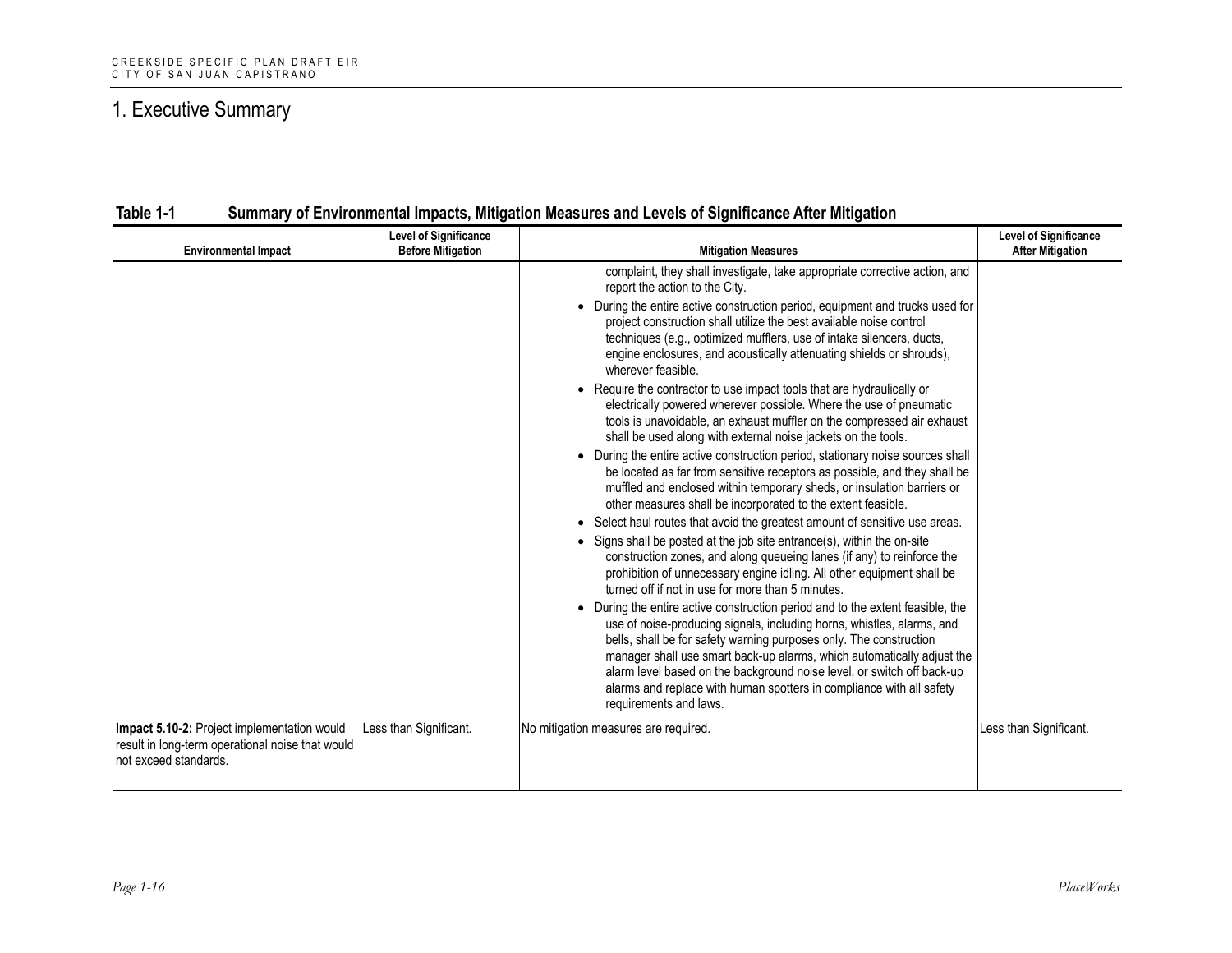| <b>Environmental Impact</b>                                                                                                                                                                                                                                                   | <b>Level of Significance</b><br><b>Before Mitigation</b> | <b>Mitigation Measures</b>           | <b>Level of Significance</b><br><b>After Mitigation</b> |  |
|-------------------------------------------------------------------------------------------------------------------------------------------------------------------------------------------------------------------------------------------------------------------------------|----------------------------------------------------------|--------------------------------------|---------------------------------------------------------|--|
| <b>5.11 POPULATION AND HOUSING</b>                                                                                                                                                                                                                                            |                                                          |                                      |                                                         |  |
| Impact 5.11-1: The Proposed Project would<br>not induce substantial unplanned population<br>growth in an area, either directly (for example,<br>by proposing new homes and businesses) or<br>indirectly (for example, through extension of<br>roads or other infrastructure). | Less than Significant.                                   | No mitigation measures are required. | Less than Significant.                                  |  |
| <b>5.12 PUBLIC SERVICES</b>                                                                                                                                                                                                                                                   |                                                          |                                      |                                                         |  |
| <b>FIRE PROTECTION AND EMERGENCY SERVICES</b>                                                                                                                                                                                                                                 |                                                          |                                      |                                                         |  |
| Impact 5.12-1: The Proposed Project would<br>introduce new structures and residents into the<br>OCFA service boundaries, thereby increasing<br>the requirement for fire protection facilities and<br>personnel.                                                               | Less than Significant.                                   | No mitigation measures are required. | Less than Significant.                                  |  |
| <b>POLICE PROTECTION</b>                                                                                                                                                                                                                                                      |                                                          |                                      |                                                         |  |
| Impact 5.12-2: The Proposed Project would<br>introduce new structures and residents into the<br>Orange County Sheriff Department service<br>boundaries, thereby increasing the requirement<br>for police protection facilities and personnel.                                 | Less than Significant.                                   | No mitigation measures are required. | Less than Significant.                                  |  |
| <b>SCHOOL SERVICES</b>                                                                                                                                                                                                                                                        |                                                          |                                      |                                                         |  |
| Impact 5.12-3: The Proposed Project would<br>generate new students who could impact the<br>school enrollment capacities of Capistrano<br>Unified School District schools.                                                                                                     | Less than Significant.                                   | No mitigation measures are required. | Less than Significant.                                  |  |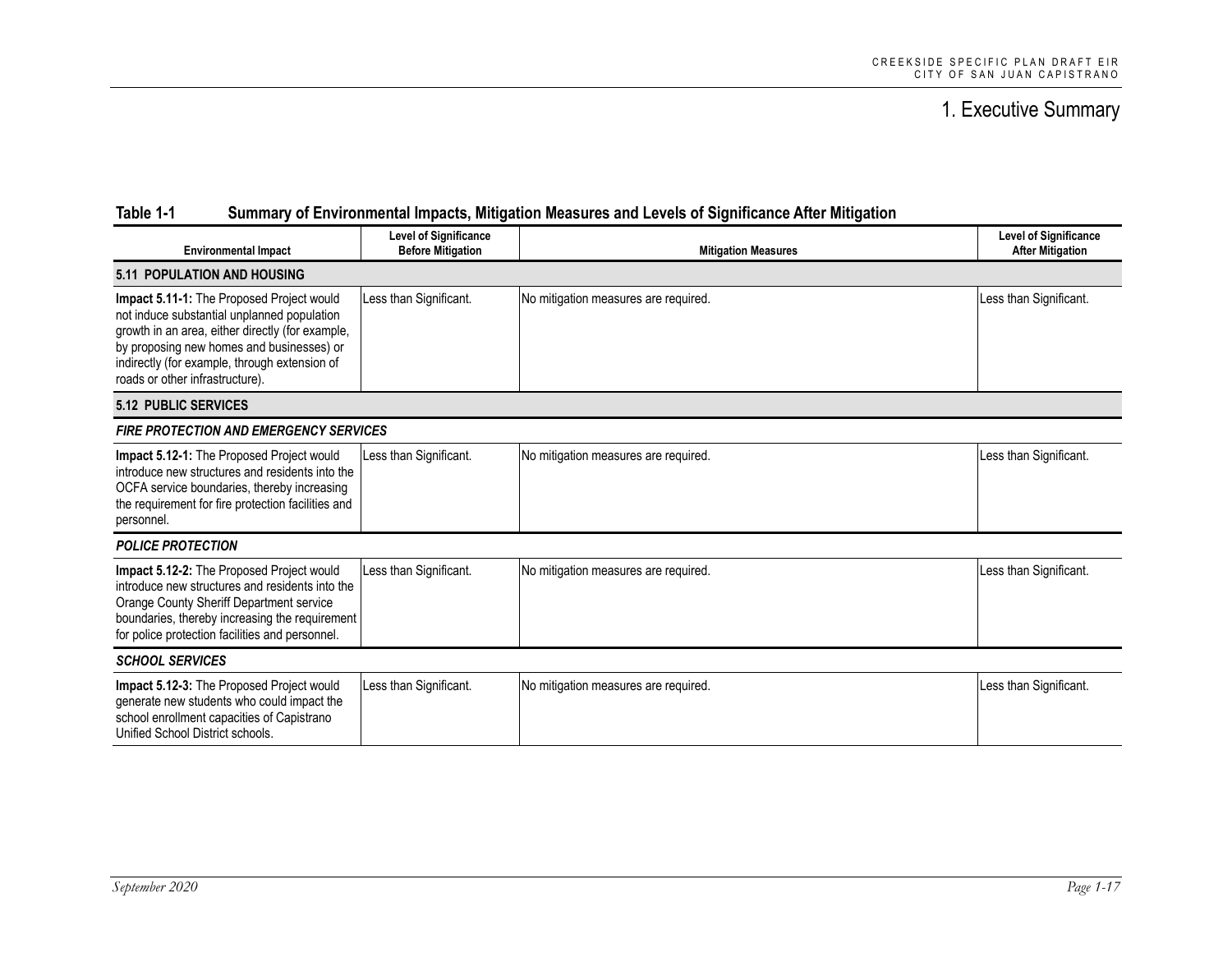| <b>Environmental Impact</b>                                                                                                                                                                                                                                                                                                                          | <b>Level of Significance</b><br><b>Before Mitigation</b> | <b>Mitigation Measures</b>                                                                                                                                                                                                                                                                                                                                              | <b>Level of Significance</b><br><b>After Mitigation</b> |  |
|------------------------------------------------------------------------------------------------------------------------------------------------------------------------------------------------------------------------------------------------------------------------------------------------------------------------------------------------------|----------------------------------------------------------|-------------------------------------------------------------------------------------------------------------------------------------------------------------------------------------------------------------------------------------------------------------------------------------------------------------------------------------------------------------------------|---------------------------------------------------------|--|
| <b>LIBRARY SERVICES</b>                                                                                                                                                                                                                                                                                                                              |                                                          |                                                                                                                                                                                                                                                                                                                                                                         |                                                         |  |
| Impact 5.12-4: The Proposed Project would<br>introduce new residents to the project site,<br>which would increase the service needs for the<br>Orange County Public Library's San Juan<br>Capistrano branch library.                                                                                                                                 | Less than Significant.                                   | No mitigation measures are required.                                                                                                                                                                                                                                                                                                                                    | Less than Significant.                                  |  |
| <b>5.13 TRANSPORTATION</b>                                                                                                                                                                                                                                                                                                                           |                                                          |                                                                                                                                                                                                                                                                                                                                                                         |                                                         |  |
| Impact 5.13-1: The Proposed Project could<br>conflict with a program, plan, ordinance, or<br>policy addressing the circulation system,<br>including transit, roadway, bicycle, and<br>pedestrian facilities.                                                                                                                                         | Less than Significant.                                   | No mitigation measures are required.                                                                                                                                                                                                                                                                                                                                    | Less than Significant.                                  |  |
| Impact 5.13-2: The Proposed Project could<br>conflict or be inconsistent with CEQA<br>Guidelines § 15064.3, subdivision (b).                                                                                                                                                                                                                         | Potentially Significant.                                 | No feasible mitigation measures available to reduce Impact 5.13-2 to a less than<br>significant level.                                                                                                                                                                                                                                                                  | Significant and<br>Unavoidable.                         |  |
| Impact 5.13-3: The Proposed Project could<br>increase hazards due to a geometric design<br>feature (e.g., sharp curves or dangerous<br>intersections) or incompatible uses (e.g., farm<br>equipment).                                                                                                                                                | Potentially Significant.                                 | $T-1$<br>Prior to approval of the tentative tract map, the project applicant shall submit<br>street improvement plans for Rancho Viejo Road, Malaspina Road, and<br>Driveway 1, that demonstrate compliance with recommendations shown on<br>Figure 5.13-2, Site Adjacent Roadway and Site Access Recommendations, to<br>the satisfaction of the City Traffic Engineer. | Less than Significant.                                  |  |
| Impact 5.13-4: The Proposed Project would<br>not result in inadequate emergency access.                                                                                                                                                                                                                                                              | Less than Significant.                                   | No mitigation measures are required.                                                                                                                                                                                                                                                                                                                                    | Less than Significant.                                  |  |
| 5.14 TRIBAL CULTURAL RESOURCES                                                                                                                                                                                                                                                                                                                       |                                                          |                                                                                                                                                                                                                                                                                                                                                                         |                                                         |  |
| Impact 5.14-1: The Proposed Project would<br>not cause a substantial adverse change in the<br>significance of a tribal cultural resource that is<br>listed or eligible for listing in the California<br>Register of Historical Resources or in a local<br>register of historical resources as defined in<br>Public Resources Code section 5020.1(k). | No Impact.                                               | No mitigation measures are required.                                                                                                                                                                                                                                                                                                                                    | No Impact.                                              |  |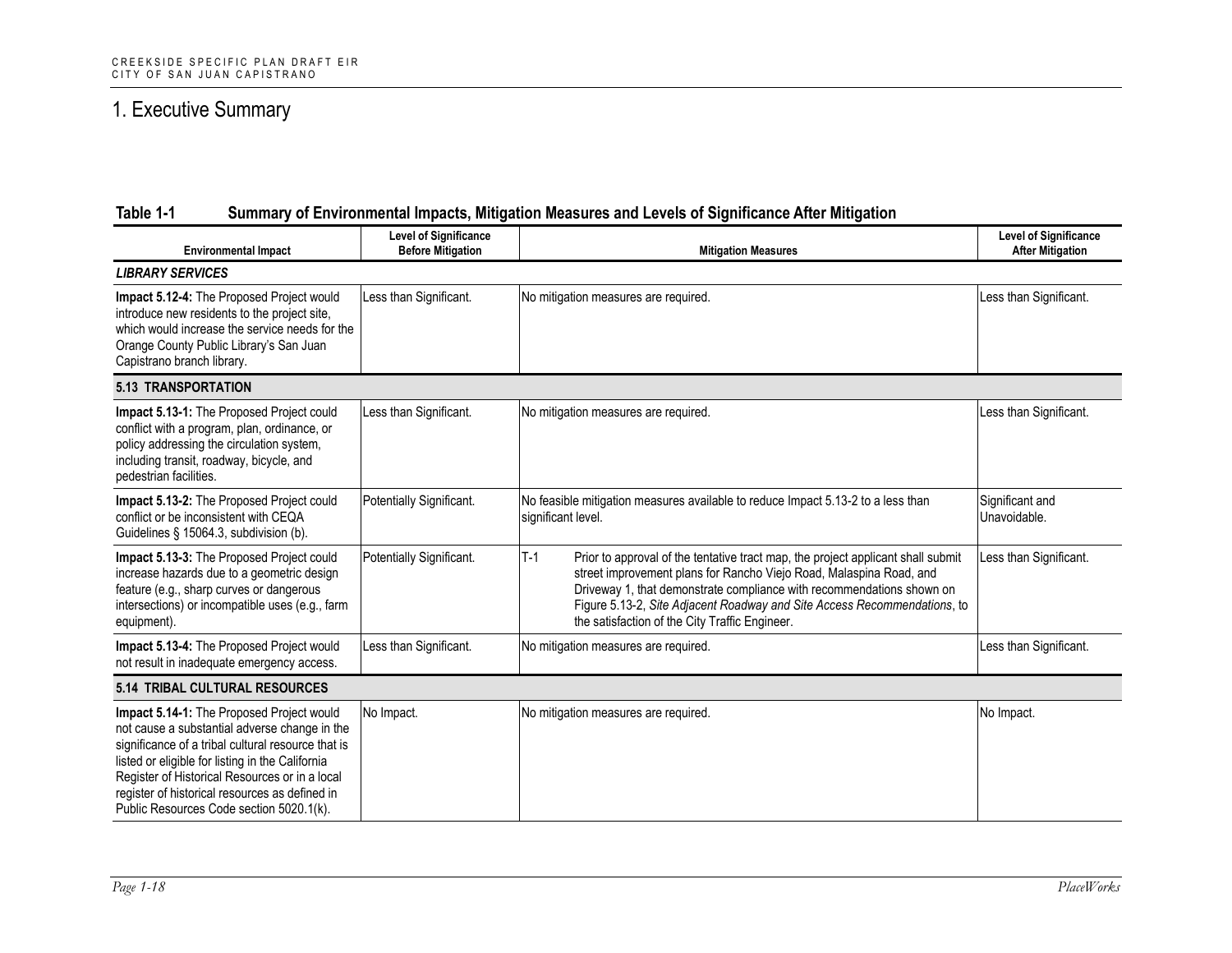| <b>Environmental Impact</b>                                                                                                                                                                                                                                            | <b>Level of Significance</b><br><b>Before Mitigation</b> | <b>Mitigation Measures</b>                                                                                                                                                                                                                                                                                                                                                                                                                                                                                                                                                                                                                                                                                                                                                                                                                                                                                                                                                                                                                                                                                                                                                                                                                                                                                                                                                                                                                                                                                                                                                                                                                                                                                                                                                                                                                                                                                                                                                                                                                                                                                                                                                                                                                                   | <b>Level of Significance</b><br><b>After Mitigation</b> |
|------------------------------------------------------------------------------------------------------------------------------------------------------------------------------------------------------------------------------------------------------------------------|----------------------------------------------------------|--------------------------------------------------------------------------------------------------------------------------------------------------------------------------------------------------------------------------------------------------------------------------------------------------------------------------------------------------------------------------------------------------------------------------------------------------------------------------------------------------------------------------------------------------------------------------------------------------------------------------------------------------------------------------------------------------------------------------------------------------------------------------------------------------------------------------------------------------------------------------------------------------------------------------------------------------------------------------------------------------------------------------------------------------------------------------------------------------------------------------------------------------------------------------------------------------------------------------------------------------------------------------------------------------------------------------------------------------------------------------------------------------------------------------------------------------------------------------------------------------------------------------------------------------------------------------------------------------------------------------------------------------------------------------------------------------------------------------------------------------------------------------------------------------------------------------------------------------------------------------------------------------------------------------------------------------------------------------------------------------------------------------------------------------------------------------------------------------------------------------------------------------------------------------------------------------------------------------------------------------------------|---------------------------------------------------------|
| Impact 5.14-2: The Proposed Project could<br>cause a substantial adverse change in the<br>significance of a tribal cultural resource that is<br>determined by the lead agency to be significant<br>pursuant to criteria in Public Resources Code<br>section 5024.1(c). | Potentially Significant.                                 | TCR-1<br>Prior to the issuance of any permits allowing ground-disturbing activities that<br>cause excavation to depths greater than artificial fill, the City of San Juan<br>Capistrano shall ensure that the applicant/developer retains qualified Native<br>American monitor(s) during construction-related ground disturbance activities.<br>The monitor(s) shall be approved by the tribal representatives of the Juaneño<br>Band of Mission Indians Acjachemen Nation-Belardes and be present on-site<br>during construction that involves ground-disturbing activities. The Native<br>American monitor(s) shall be responsible for the following activities during the<br>monitoring, as appropriate:<br>• Complete monitoring logs on a daily basis, providing descriptions of the<br>daily activities, including construction activities, locations, soil, and any<br>cultural materials identified.<br>• The on-site monitoring shall end when the Project Site grading and<br>excavation activities are completed, or when the tribal representatives<br>and monitor have indicated that the Project Site has a low potential for<br>tribal cultural resources.<br>Upon discovery, the tribal and/or archaeological<br>monitor/consultant/consultant shall immediately divert work a minimum<br>of 150 feet and place an exclusion zone around the burial. The<br>monitor/consultant(s) shall then notify the tribe, the qualified lead<br>archaeologist, and the construction manager who shall call the coroner.<br>• Work will continue to be diverted while the coroner determines whether the<br>remains are Native American. The discovery is to be kept confidential<br>and secure to prevent any further disturbance. If the finds are<br>determined to be Native American, the coroner will notify the Native<br>American Heritage Commission (NAHC), as mandated by state law, who<br>will then appoint a Most Likely Descendent (MLD).<br>If the Juaneño Band of Mission Indians Acjachemen Nation-Belardes is<br>designated MLD, the following treatment measures shall be implemented.<br>• Prior to the continuation of ground-disturbing activities, the<br>applicant/developer shall arrange a designated site location within the | Less than Significant.                                  |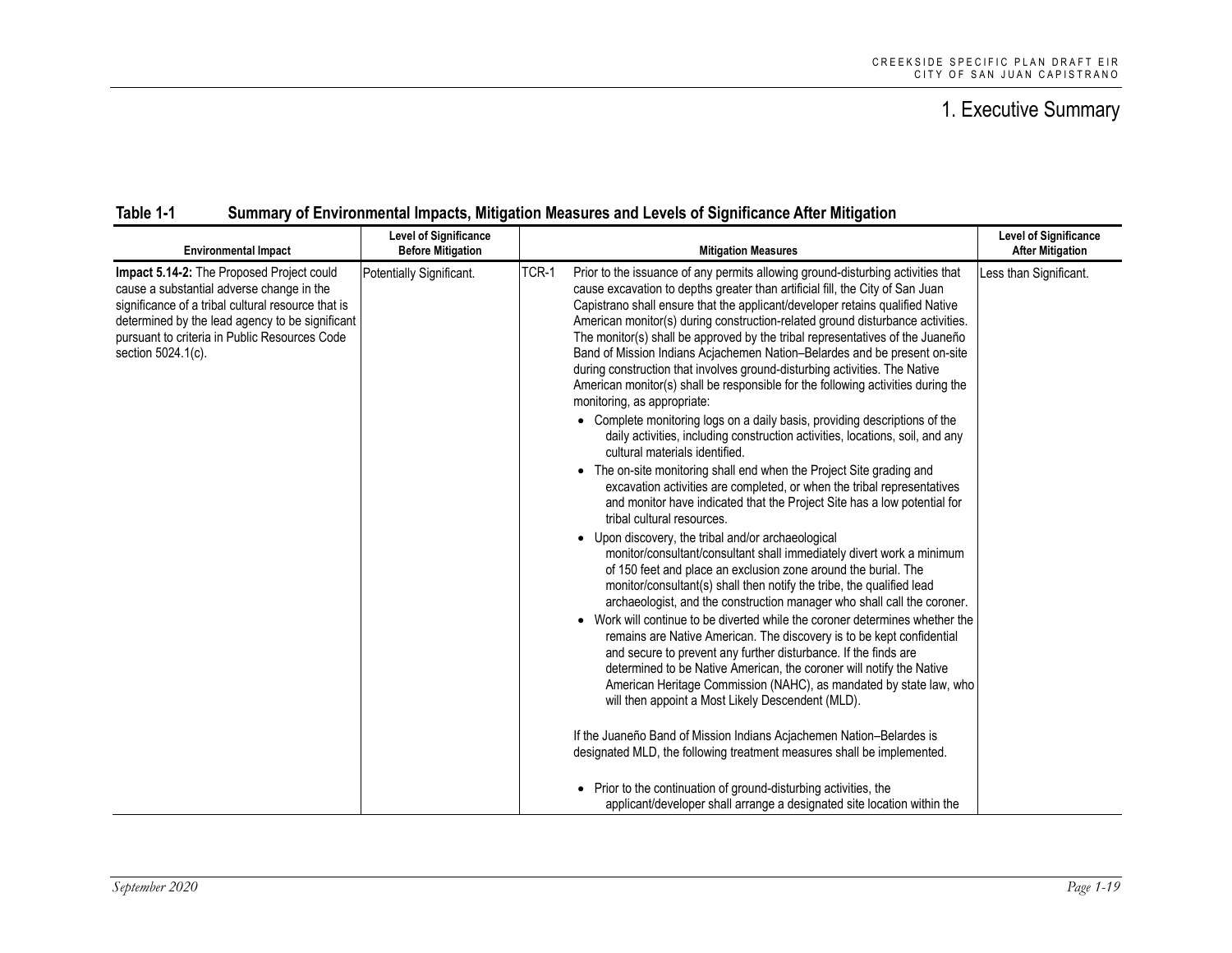| <b>Environmental Impact</b> | <b>Level of Significance</b><br><b>Before Mitigation</b> | <b>Mitigation Measures</b>                                                                                                                                                                                                                                                                                                                                                                                                                                                                                                                                                                                                                                                                                                                                                                                                                                                                                                                                                                                                                                                                                                                                                                                                                                                                                                                                                                                                                                                                                                                                                                                                                                                                                                                                                                                                                                                                                                                                                                                                                                                                                                                                                               | <b>Level of Significance</b><br><b>After Mitigation</b> |
|-----------------------------|----------------------------------------------------------|------------------------------------------------------------------------------------------------------------------------------------------------------------------------------------------------------------------------------------------------------------------------------------------------------------------------------------------------------------------------------------------------------------------------------------------------------------------------------------------------------------------------------------------------------------------------------------------------------------------------------------------------------------------------------------------------------------------------------------------------------------------------------------------------------------------------------------------------------------------------------------------------------------------------------------------------------------------------------------------------------------------------------------------------------------------------------------------------------------------------------------------------------------------------------------------------------------------------------------------------------------------------------------------------------------------------------------------------------------------------------------------------------------------------------------------------------------------------------------------------------------------------------------------------------------------------------------------------------------------------------------------------------------------------------------------------------------------------------------------------------------------------------------------------------------------------------------------------------------------------------------------------------------------------------------------------------------------------------------------------------------------------------------------------------------------------------------------------------------------------------------------------------------------------------------------|---------------------------------------------------------|
|                             |                                                          | footprint of the Project Site for the respectful reburial of the human<br>remains and/or ceremonial objects.<br>• In the case where discovered human remains cannot be fully documented<br>and recovered on the same day, the remains shall be covered with<br>muslin cloth and a steel plate that can be moved by heavy equipment<br>placed over the excavation opening to protect the remains. If this type of<br>steel plate is not available, a 24-hour guard should be posted outside of<br>working hours.<br>• The tribe shall make every effort to recommend diverting the development<br>and keeping the remains in situ and protected. If the development<br>cannot be diverted, it may be determined that the burials will be<br>removed. The tribe will work closely with the qualified archaeologist to<br>ensure that the excavation is treated carefully, ethically, and respectfully.<br>• If data recovery is approved by the tribe, documentation shall be taken that<br>includes, at a minimum, detailed descriptive notes and sketches.<br>Additional types of documentation shall be approved by the tribe for data<br>recovery purposes.<br>• Cremations will either be removed in bulk or by other means as necessary<br>to ensure completely recovery of all material. If the discovery of human<br>remains includes four or more burials, the location is considered a<br>cemetery and a separate treatment plan shall be created. Once<br>complete, a final report of all activities is to be submitted to the tribe and<br>the NAHC.<br>• Each occurrence of human remains and associated funerary objects shall<br>be stored using opaque cloth bags. All human remains, funerary objects,<br>sacred objects, and objects of cultural patrimony will be removed to a<br>secure container on-site if possible. These items should be retained and<br>reburied within six months of recovery. The site of reburial/repatriation<br>shall be on the Project Site but at a location agreed upon between the<br>tribe and the applicant/developer that will be protected in perpetuity.<br>There shall be no publicity regarding any cultural materials recovered. |                                                         |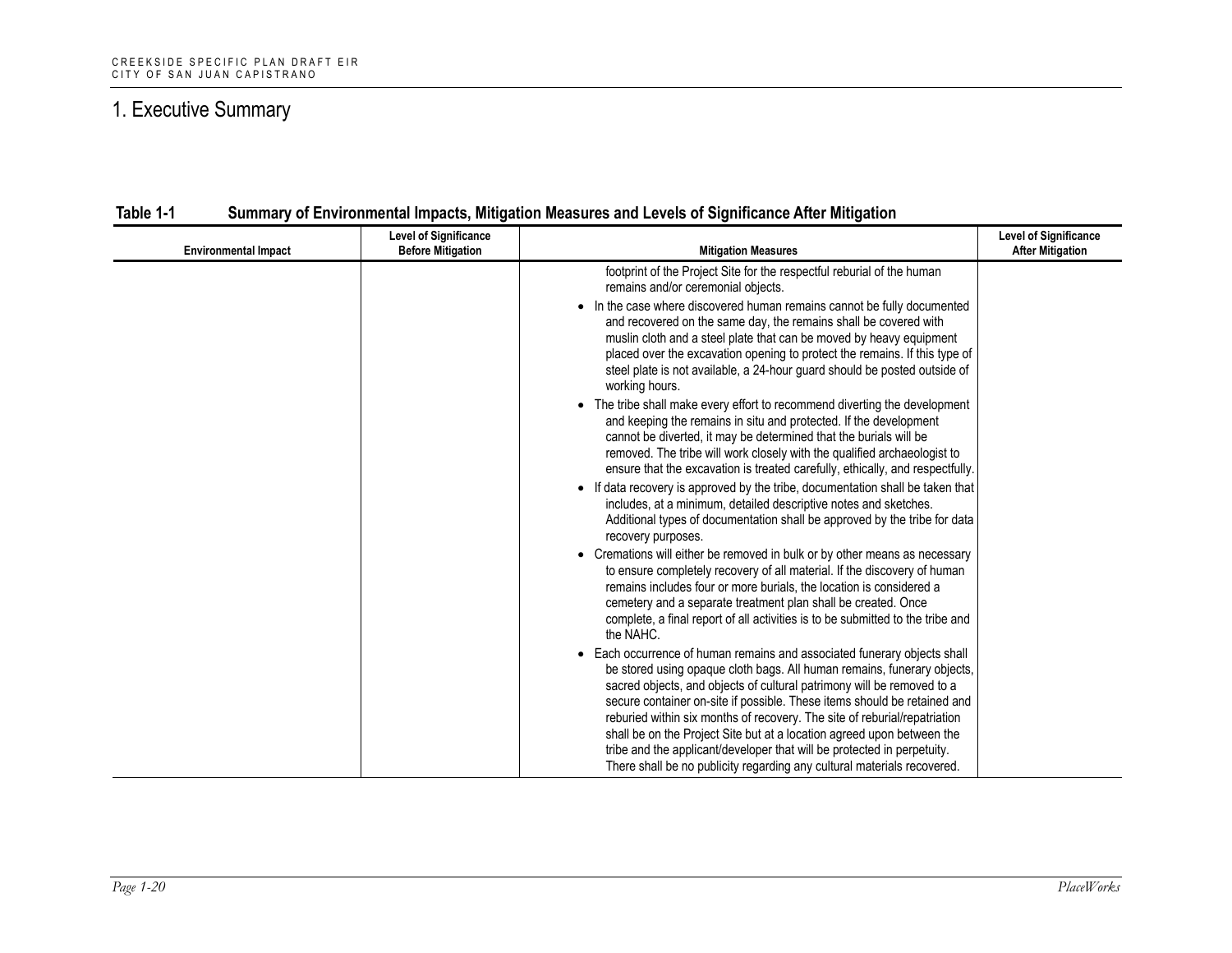| <b>Environmental Impact</b>                                                                                                                                                                                                                                                     | <b>Level of Significance</b><br><b>Before Mitigation</b> | <b>Mitigation Measures</b>           | <b>Level of Significance</b><br><b>After Mitigation</b> |  |  |
|---------------------------------------------------------------------------------------------------------------------------------------------------------------------------------------------------------------------------------------------------------------------------------|----------------------------------------------------------|--------------------------------------|---------------------------------------------------------|--|--|
| <b>5.15 UTILITIES AND SERVICE SYSTEMS</b>                                                                                                                                                                                                                                       |                                                          |                                      |                                                         |  |  |
| Impact 5.15-1: Existing facilities would be able<br>to accommodate project-generated utility<br>demands.                                                                                                                                                                        | Less than Significant.                                   | No mitigation measures are required. | Less than Significant.                                  |  |  |
| Impact 5.15-2: Available water supplies are<br>sufficient to serve the project and reasonably<br>foreseeable future development during normal,<br>dry, and multiple dry years.                                                                                                  | Less than Significant.                                   | No mitigation measures are required. | Less than Significant.                                  |  |  |
| Impact 5.15-3: Project-generated wastewater<br>could be adequately treated by the wastewater<br>service provider for the project.                                                                                                                                               | Less than Significant.                                   | No mitigation measures are required. | Less than Significant.                                  |  |  |
| Impact 5.15-4: Existing facilities would be able<br>to accommodate project-generated solid waste<br>and comply with related solid waste<br>regulations.                                                                                                                         | Less than Significant.                                   | No mitigation measures are required. | Less than Significant.                                  |  |  |
| 5.16 WILDFIRE                                                                                                                                                                                                                                                                   |                                                          |                                      |                                                         |  |  |
| Impact 5.16-1: The Proposed Project would<br>not substantially impair an adopted emergency<br>response plan or emergency evacuation plan.                                                                                                                                       | Less than Significant.                                   | No mitigation measures are required. | Less than Significant.                                  |  |  |
| Impact 5.16-2: The Proposed Project would<br>not expose project occupants to pollutant<br>concentrations from a wildfire or the<br>uncontrolled spread of a wildfire due to slope,<br>prevailing winds, and other factors<br>exacerbating wildfire risks.                       | Less than Significant.                                   | No mitigation measures are required. | Less than Significant.                                  |  |  |
| Impact 5.16-3: Implementation of the<br>Proposed Project would not require the<br>installation or maintenance of associated<br>infrastructure (such as roads, fuel breaks,<br>emergency water sources, power lines or other<br>utilities) that may exacerbate fire risk or that | Less than Significant.                                   | No mitigation measures are required. | Less than Significant.                                  |  |  |